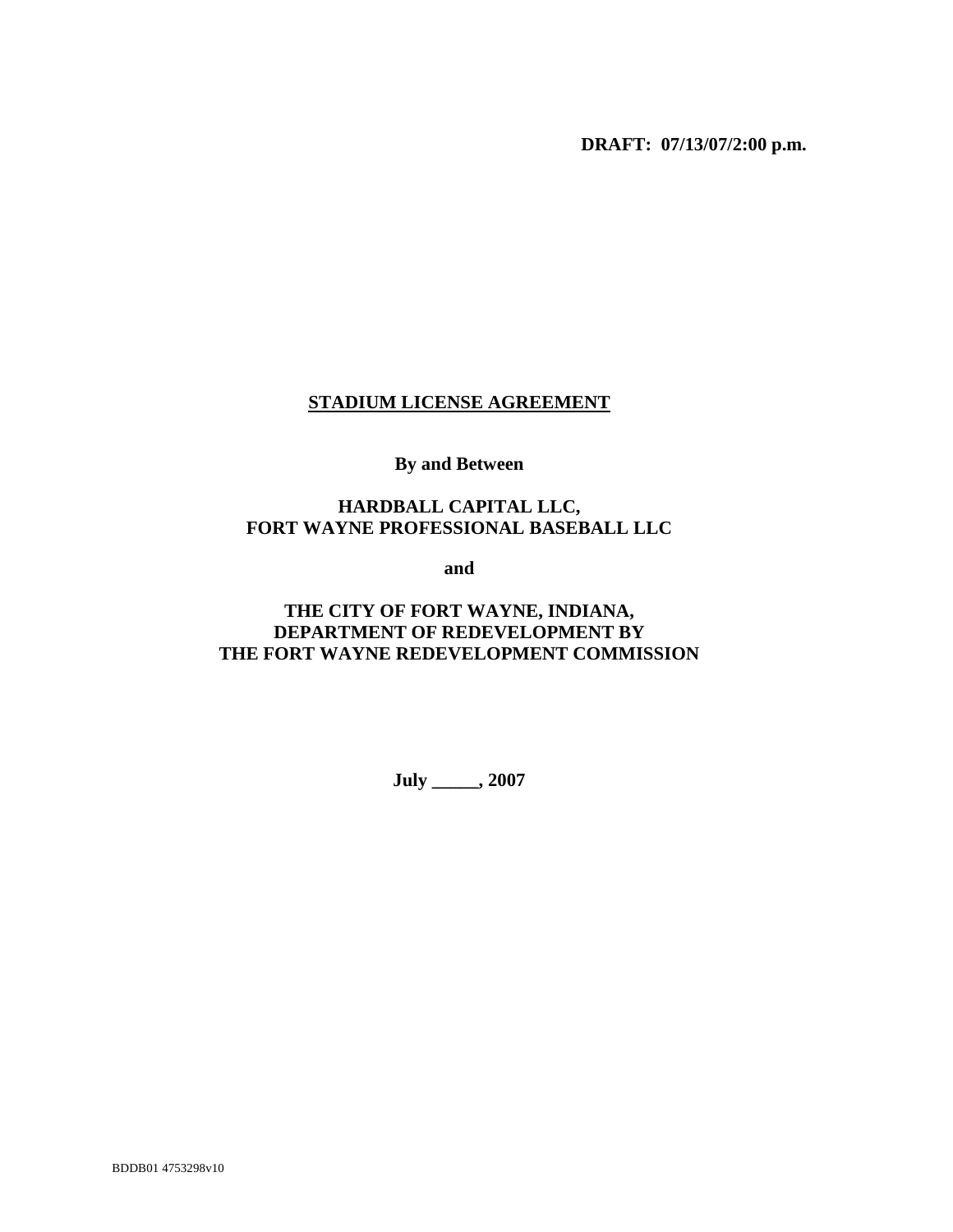#### **STADIUM LICENSE AGREEMENT**

This Stadium License Agreement ("Agreement") is made and entered into as of the day and date set forth below, by and between **HARDBALL CAPITAL LLC**, a Georgia limited liability company, **FORT WAYNE PROFESSIONAL BASEBALL LLC**, an Indiana limited liability company (collectively "Hardball"), and **THE CITY OF FORT WAYNE, INDIANA**, **DEPARTMENT OF REDEVELOPMENT, BY THE FORT WAYNE REDEVELOPMENT COMMISSION** (the "City") (Hardball and the City are sometimes herein referred to collectively as the "Parties," or singularly as each "Party").

## **ARTICLE I RECITALS**

Hardball owns and operates a Minor League professional baseball team (the "Club") in the Midwest League of Professional Baseball (the "Midwest League"); and

Hardball and the City desire that Hardball cause the Club to play its home baseball games in a stadium (the "Stadium", as further defined herein) to be constructed by the City for an amount not to exceed Thirty Million Dollars (\$30,000,000) (the "Project Budget"), with Five Million Dollars (\$5,000,000) of such costs to be paid by Hardball; and

Hardball has agreed, in connection with the City's commitments hereunder, to construct condominiums and retail space in accordance with the Condominium/Retail Economic Development Agreement between the City, Hardball, and Barry Real Estate Companies, LLC; and

The City intends to construct the Stadium and license certain use of the same to Hardball under the terms and conditions of this Agreement.

NOW, THEREFORE, in consideration of the mutual covenants and promises contained herein, and for other good and valuable consideration, the receipt and sufficiency of which are hereby acknowledged, Hardball and the City agree as follows:

### **ARTICLE II DEFINITIONS**

As used in this Agreement, the following terms shall have the meaning set forth below.

A. "Announced Attendance" shall mean the announced attendance for all Hardball Home Baseball Games.

B. "Board of Advisors" shall have the meaning set forth in Article XXIII hereof.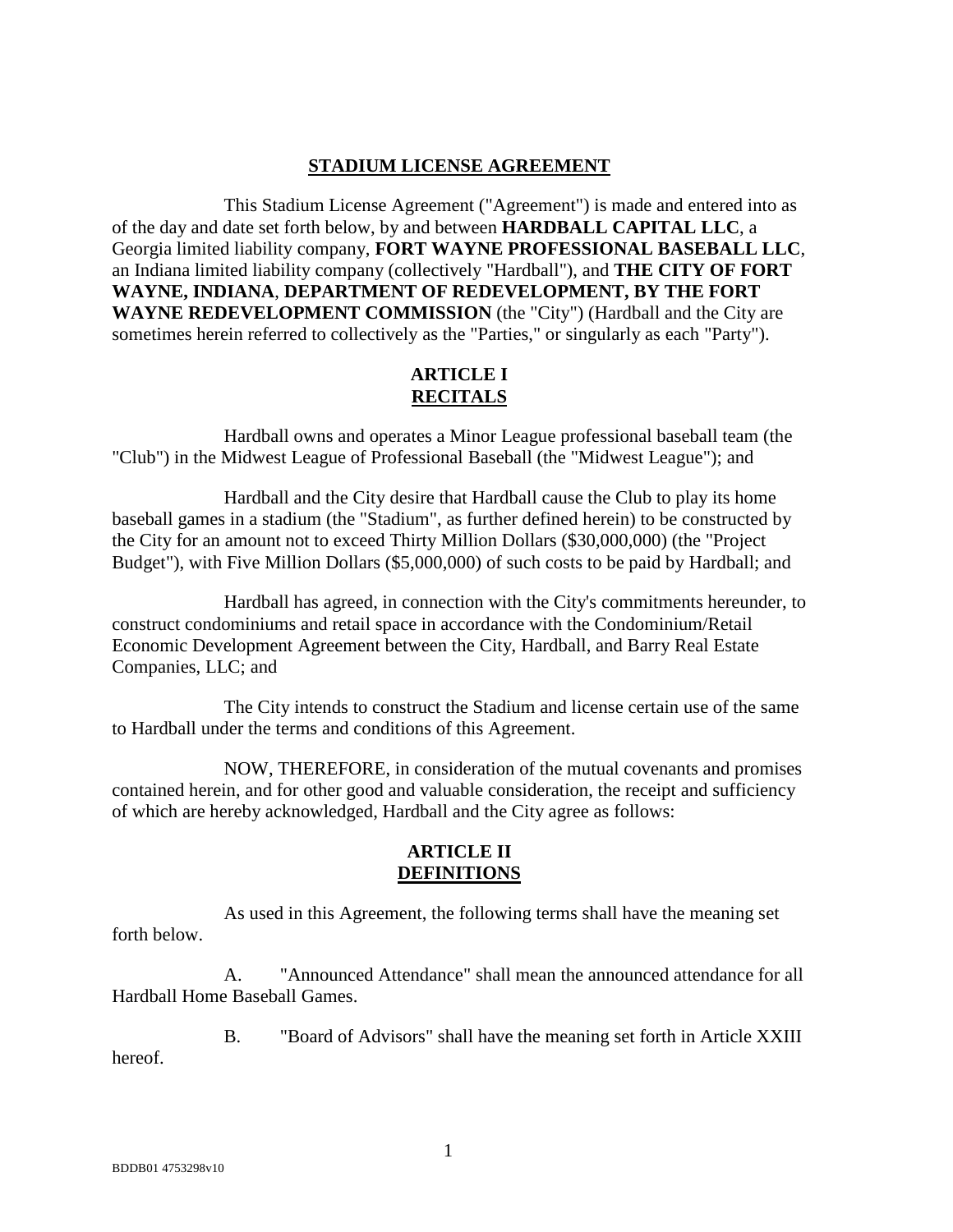C. "Broadcast Rights" shall mean the exclusive worldwide right, on a live or delayed basis, to produce and distribute programming by means of the transmission or retransmission of electronic signals, including over-the-air VHF and UHF signals, internet or otherwise "online", cable (basic, premium and pay-per-view), multi-channel distribution systems, wire, fiber, microwave, satellite, master antenna and direct broadcast satellite, as well as recorded visual images with or without sound, including photographs, films, videotapes and cartridges. Broadcast Rights shall also include the copyrights for any such programming or portions thereof and the exclusive right to make, use, sell and license the same for commercial or non-commercial purposes.

D. "City Maintenance and Improvement Fund" shall have the meaning set forth in Article IV(D) herein.

E. **"**City Event**"** shall mean any event, activity or program held at the Stadium that is not a (i) Hardball Home Baseball Game, (ii) Hardball Event or (iii) other activity that is not otherwise related to the administration or operation of Hardball's regular business at the Stadium.

F. "City Financing" shall mean the financing source and structure to be used by the City to fund construction of the Stadium, as more particularly described on Exhibit II, F.

G. "City Maintenance Obligations" shall have the meaning set forth in Article IV(C)(ii).

H. "City Park" shall mean the city park to be created in the area between the Stadium, the Hotel and parking deck and bounded on the north by Jefferson Boulevard.

I. "Club" shall have the meaning set forth in the Recitals.

J. "Condominium/Retail Economic Development Agreement" shall mean the Condominium/Retail Economic Development Agreement of even date herewith between Barry Real Estate Companies, Inc. and the Redevelopment Commission of the City of Fort Wayne, Indiana.

K. **"**Food and Beverage Concessions**"** shall mean all food and beverage (both alcoholic and non-alcoholic) products and services required or appropriate for, and sold or provided at, any and all Stadium Events, whether through fixed or portable stands, machines or vendors, including but not limited to, dining, Suite waitperson service, catering, concessions vending, vending machines, roving vendors, picnics, snack bars and any other food or beverages served at the Stadium.

L. **"**Food and Beverage Concessions Equipment**"** shall mean all equipment required to store, prepare, display, service, distribute and sell Food and Beverage Concessions at the Stadium as defined and detailed in the Food and Beverage Concessions Equipment List at Exhibit II(L).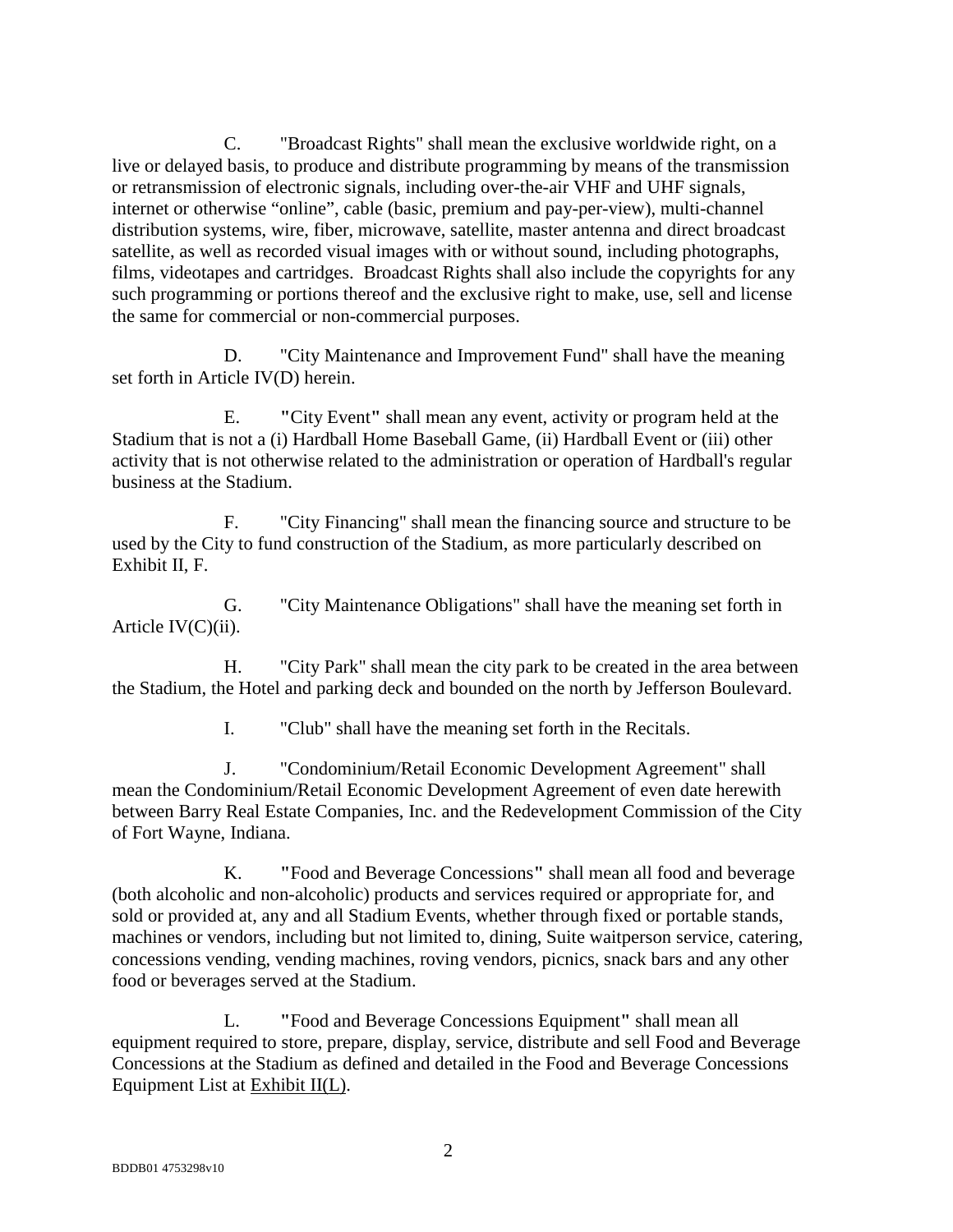M. "Hardball Areas" shall mean the areas designated in the Plans and Specifications as administrative offices, team store(s), designated storage areas, and the Home Team locker room during the baseball season, and coaching offices during the baseball season and, subject to the terms of the Management Agreement, all kitchens, food and beverage preparation, storage and sales areas.

N. "Hardball Contribution" shall have the meaning set forth in Article  $IV(A).$ 

O. "Hardball Events" shall mean Hardball Special Events and Hardball Home Baseball Games.

P. "Hardball Events Attendance" shall mean the Announced Attendance together with the actual attendance for all other Hardball Events for which an admission fee is charged or a room rental or other facility fee is charged. Hardball Events Attendance shall not include attendance from:

(a) free or discounted tickets for youth groups;

(b) charitable fundraisers and donations;

(c) employees, or media and game day performance personnel; or

(d) complimentary tickets granted visiting and home teams, scouts and other Major League and Minor League Baseball personnel.

Q. "Hardball Event Novelties and Souvenirs" shall mean any novelty clothing or souvenir sold at any Hardball Event.

R. "Hardball Home Baseball Game" shall mean all home games of the Club.

S. "Hardball Maintenance Obligations" shall have the meaning set forth in Article IV(C)(i).

T. "Hardball Parking Areas" shall mean those areas marked as "Hardball Parking Areas" on Exhibit V(B)(1) attached.

U. "Hardball Special Event" shall mean any event that is not a Hardball Home Baseball Game and is an event conducted at the Stadium and scheduled by Hardball pursuant to Article IX herein, including concerts, exhibition games and other sporting events.

V. "Hotel" shall have the meaning set forth in Article XXII.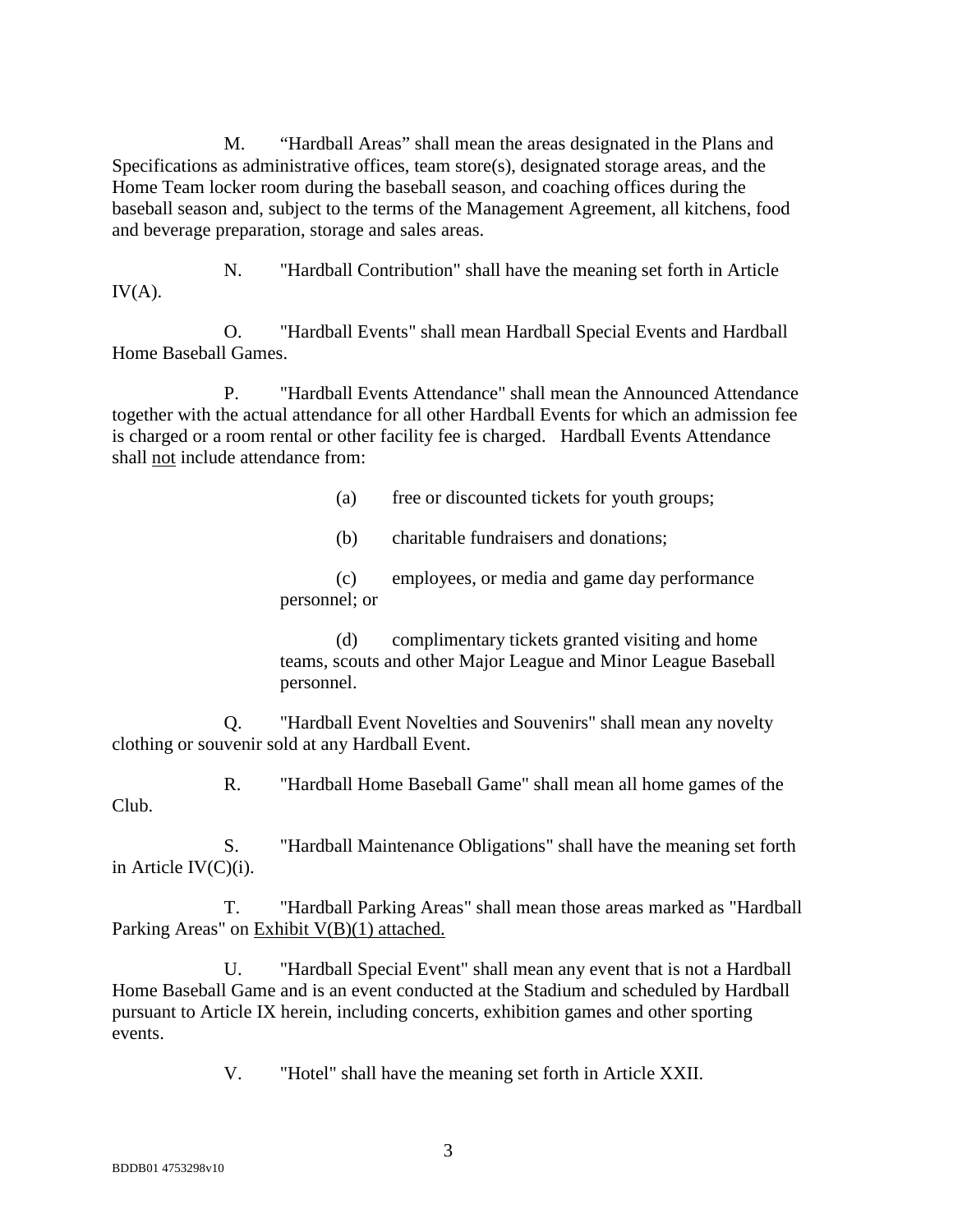W. "Maintenance Budget" shall have the meaning set forth in Article IV(D) hereof.

X. "Naming Rights" shall have the meaning set forth in Article VIII.

Y. "Naming Rights Sponsor" shall mean the entity after whom the Stadium shall be named. A Naming Right Sponsorship will be sold for the economic benefit of both the City and Hardball as further described in Article VIII.

Z. **"**Novelties and Souvenirs**"** shall mean any product, item, device, souvenir, novelty, supply or other similar kind of personal property. Novelties and Souvenirs shall include baseball caps and hats, bats, T-shirts, sweatshirts, jerseys and pullovers, baseballs, baseball and other sports and entertainment trading cards, baseball gloves, scorecards, programs, souvenir books and other products related to the forgoing products or related to or sold in conjunction with Hardball Home Baseball Games or Hardball Events.

AA. "Parking Areas" shall mean those areas marked as "Parking Areas" on Exhibit V(B)(1) attached.

BB. "Performance License Fees" shall have the meaning set forth in Article IV(A)(2) herein.

CC. **"**Permanently Affixed Stadium Signage**"** shall mean all advertising signage at the Stadium that is permanently affixed to any interior portion of the Stadium including, the outfield fence(s) and other field surface walls surrounding the field and around the concourse, picnic areas, suite level, foul poles, lighting structures, dugouts, the service level and the west facade of the parking deck. It shall also include marquee signage at or near the entrances to the Stadium. Certain Permanently Affixed Stadium Signage shall be subject to approval by the Board of Advisors. Exhibit II, FF sets forth areas of the Stadium where (i) interior signage that may be placed in the discretion of Hardball [outfield fences, scoreboard, other field-surface walls surrounding the field and around the concourse, dugouts, picnic areas, suite level and service levels], (ii) interior signage which must be approved by the Board of Advisors in its reasonable discretion [signage clearly visible from outside the Stadium, light poles, foul poles, west facade of the parking deck], (iii) exterior signage (e.g., the entrance marquee) that will be included in the Plans and Specifications, and (iv) limited exterior signage (e.g., the Naming Rights Sponsor) may be used.

DD. "Plans and Specifications" shall mean that certain Schematic Design and Program Summary attached as Exhibit II(GG), which may be amended by mutual agreement of the Parties, specifically describing the design of the Stadium and Stadium Area and all included amenities.

EE. "Project Budget" shall have the meaning set forth in the Recitals.

FF. "Regular Season" shall mean those professional baseball games that are played in any calendar year by and between baseball teams in the League pursuant to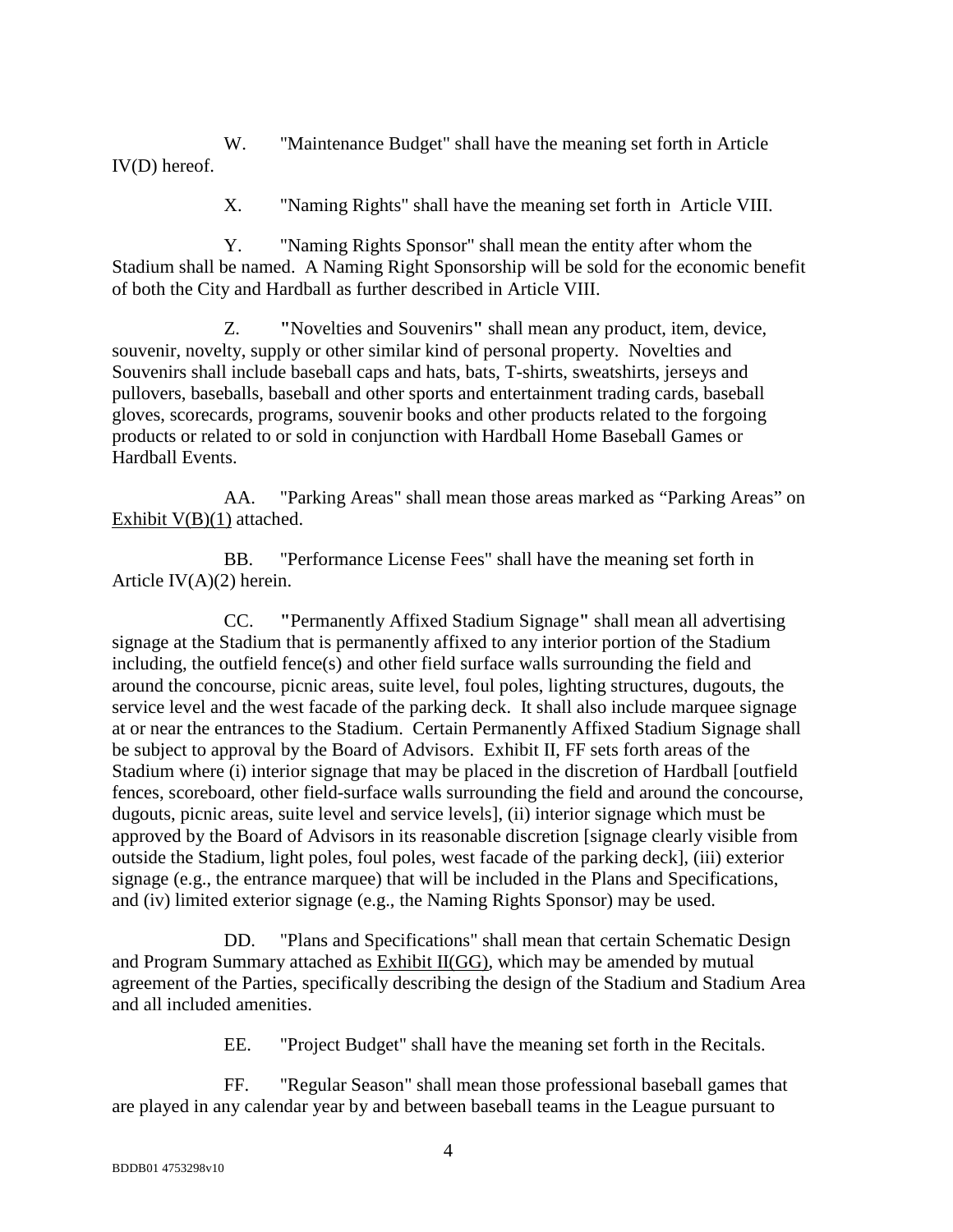scheduling by the League excluding pre-season, spring-training, exhibition, all-star, postseason or playoff games.

GG. "Scoreboard Advertising" shall mean any and all advertising displayed on the Stadium scoreboard, including audio, video and message center advertising.

HH. "Shared Parking Areas" shall have the meaning set forth in Exhibit  $V(B)(1)$ .

II. "Stadium" shall mean the planned Minor League baseball stadium located in the City of Fort Wayne, Indiana, within the area bounded generally by Harrison Street, Brackenridge Street, Ewing Street, and Jefferson Boulevard, all of which is more specifically described in the Plans and Specifications.

JJ. "Stadium Area" shall mean all areas as designated on the attached Exhibit II(LL).

KK. "Stadium Equipment" shall have the meaning set forth in Article XV(B) hereof.

LL. "Stadium Events" shall mean all City Events and all Hardball Events.

MM. "Stadium Management Agreement" shall mean that certain Stadium Management Agreement by and between Hardball or an affiliate thereof and the City, of even date herewith, providing for the management and operation of the Stadium, a copy of which is attached hereto as Exhibit II(PP).

NN. "Stadium Manager" shall have the meaning set forth in the Stadium Management Agreement.

OO. "Stadium Area Maintenance" shall include, but not be limited to, maintenance of the playing field and landscaped areas inside the Stadium Area (excluding the City Park), which maintenance shall include regular mowing, watering, fertilizing and other chemical treatments required to maintain the field and landscaping at professional stadium quality and the grounds in an attractive and clean condition, specialized turf care as required, such as aeration and other treatments which are required to maintain the quality of the field as defined herein, recycling requirements and the maintenance of all unsodded areas of the field and Stadium Area.

PP. "Stadium Services" shall mean and consist of the following:

1. Operation Services. The operation and staffing of the Stadium scoreboard, the public address system, the box office, security within the Stadium Area, all ticket booths and ushering services, first-aid room, the opening and closing of the Stadium and the operation of all Stadium facilities (excluding Hardball Areas) at all Stadium Events.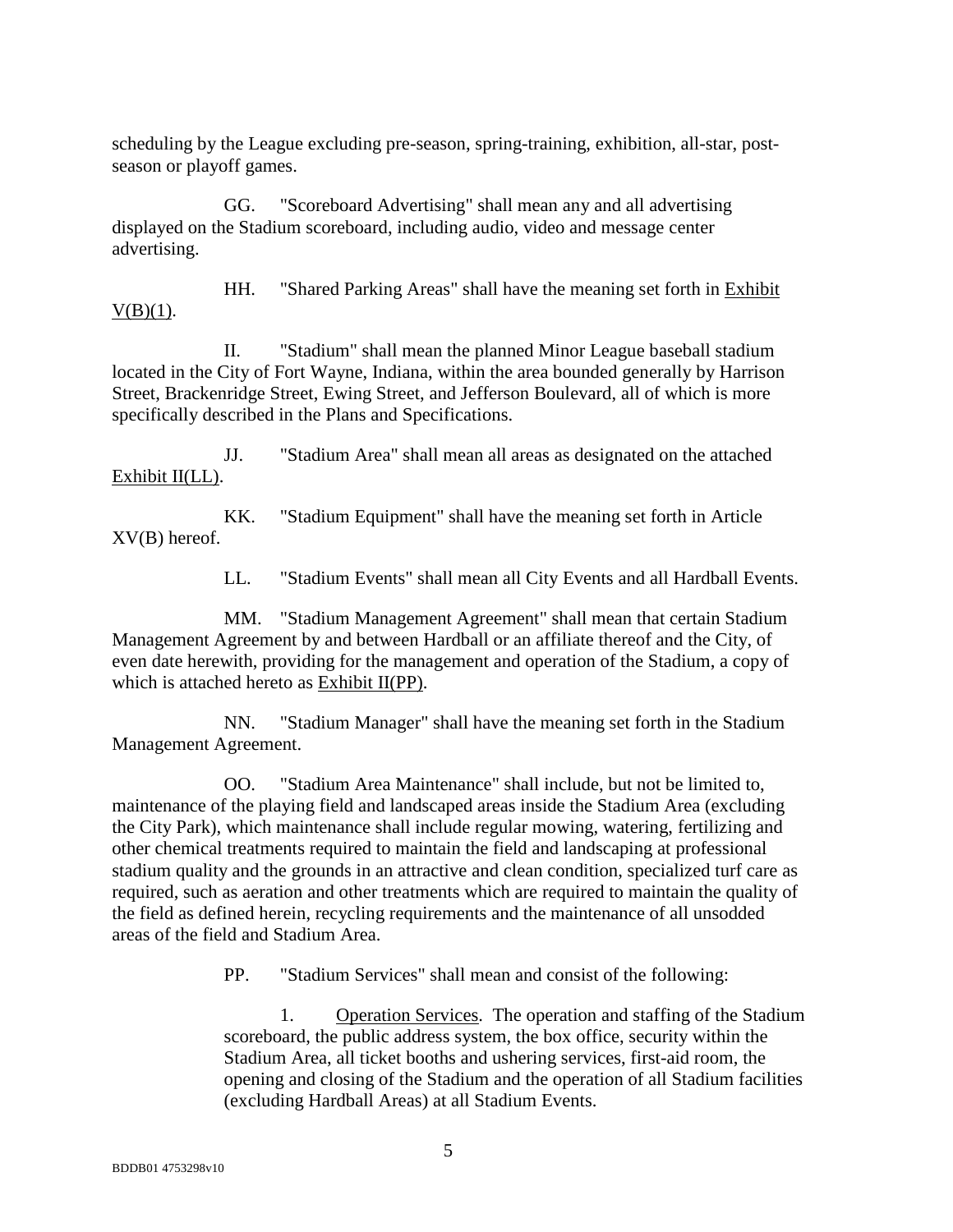2. Field Preparation. Field preparation in advance of baseball games or other on-field Stadium Events which shall include, but not be limited to, lining the field, preparation of the unsodded areas of the field, installation of bases, restoration of the field surface as required, and such other services needed to fully prepare the field for baseball games and other Stadium Events.

3. Janitorial Services. The cleaning and maintenance of the interior portions of the Stadium Area during and after all Stadium Events, including the stocking of all restrooms with paper products as required prior to such events, the pick up and disposal of all trash collected immediately after such events and any necessary clean-up of trash and debris from the Stadium Areas used by attendees of Stadium Events. All janitorial services provided to the Stadium Area shall include all action necessary to maintain the areas in a clean and attractive manner and in compliance with all legal requirements.

4. Pre-Event Stadium Services. The preparation of the Stadium for any Stadium Event as may be required, including, but not limited to, conversion of the playing field for other athletic events, installation of any supplemental seating equipment, installation of stage or platform equipment, installation of any additional sound equipment and/or temporary lighting that may be required for the Stadium Event.

QQ. **"**Suites**"** shall mean those twelve (12) ("Individual Suites" each having a seating capacity for a minimum of ten (10) persons outdoors.

RR. "Team Store(s)" shall mean the merchandise store(s) located within the Stadium, which is more specifically described in the Plans and Specifications.

SS. "Utilities" shall mean the electric, gas, sewage and water services utilized at the Stadium and in the Stadium Area.

#### **ARTICLE III TERM**

A. Term Of Agreement. This Agreement is effective and enforceable immediately upon execution by the Parties. The term of Hardball's license rights under this Agreement, plus any extension (collectively the "Term"), shall commence on [April 1], 2009 and shall expire, unless extended or sooner terminated as provided herein, on September 30, 2029.

B. Options By Hardball. Hardball may extend this Agreement on the terms set forth herein for up to two (2) successive additional terms of five (5) years each by giving notice in writing to the City before one (1) year prior to end of the then current Term.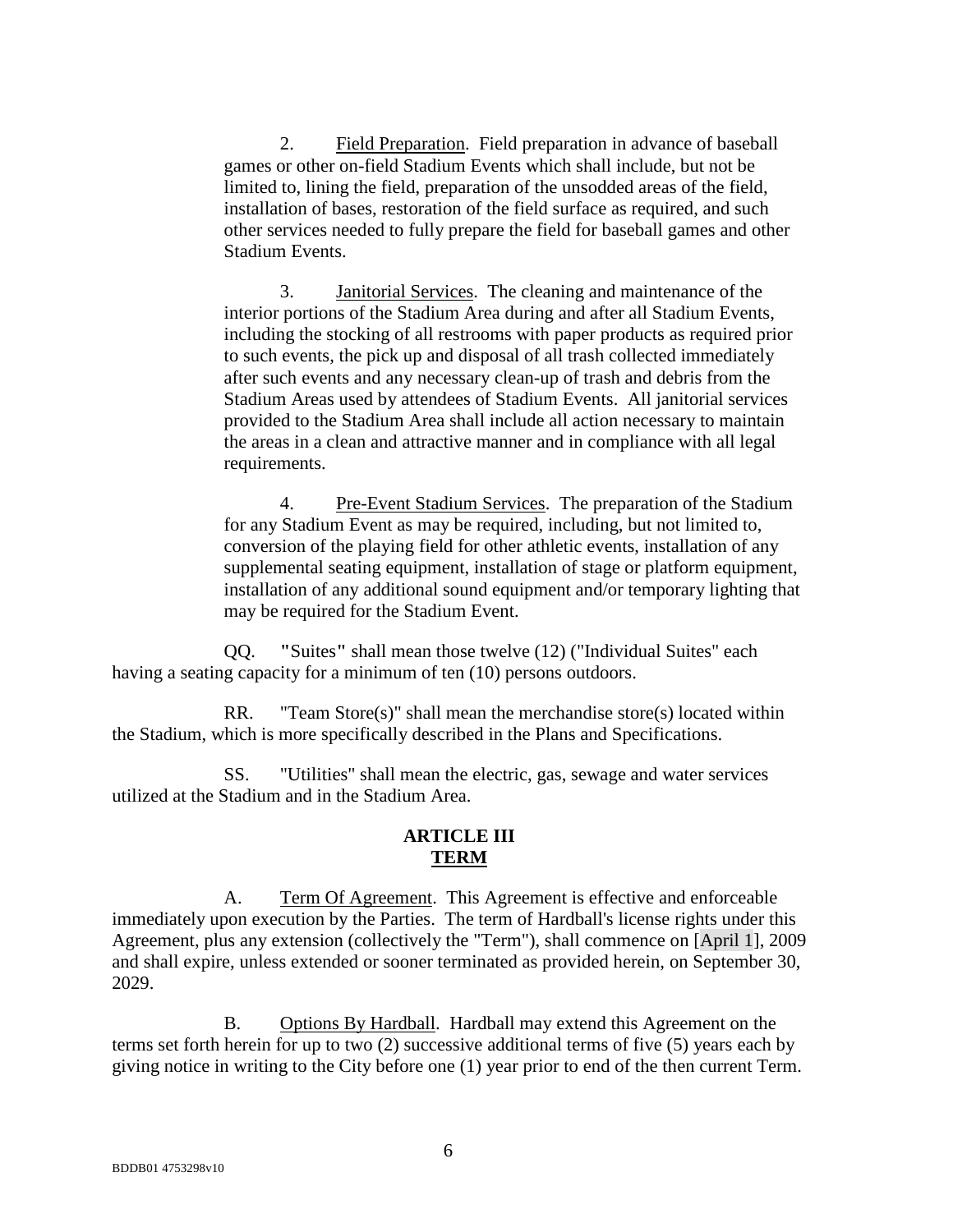#### **ARTICLE IV FINANCIAL TERMS**

#### A. License Fees.

1. Base License Fees. In consideration for the License to use the Stadium granted to it by the City pursuant to this Agreement, Hardball will contribute Five Million Dollars (\$5,000,000) (the "Hardball Contribution") in cash or cash and property equivalents acceptable to the City (valued at fair market value) in connection with the construction and equipping of the Stadium. Such payment may be in-kind in the form of equipment which is included in the Plans and Specifications. Any such equipment will be credited against the Hardball Contribution at fair market value.

2. Performance License Fees. Hardball shall also pay to the City on or before January 31 of each year for the prior calendar year throughout the Term hereof additional performance license fees in accordance with the following schedule (the "Performance License Fees"):

| <b>Annual Hardball Events</b><br>Attendance at all Hardball<br>Events | <b>Additional License Fees Payable</b><br>(per person in excess of 275,000) |
|-----------------------------------------------------------------------|-----------------------------------------------------------------------------|
| $0-275,000$                                                           | \$ 0                                                                        |
| $275,000+$                                                            | \$1.00                                                                      |

 By way of example, should the Hardball Events Attendance for the calendar year ending December 31, 2009 be 300,000, Hardball would pay the City the sum of Twenty Five Thousand Dollars (\$25,000). Should Hardball Events Attendance be 350,000, Hardball would pay the City the sum of Seventy Five Thousand Dollars (\$75,000). All revenues from this Performance License Fee will be deposited directly into the City Maintenance Fund described in Section IV(D).

#### B. City's Events.

1. City Event Concessions. As additional consideration for the license rights granted Hardball hereunder, Hardball will, on the 15th day of each month, promptly pay to the City Ten Percent (10%) of all gross after tax revenues generated from the sale of Food and Beverage Concessions from all City Events that have taken place since the prior settlement date. The City's share of concessions revenue from City Events will be deposited directly into the City Maintenance Fund described in Section IV(D).

2. City Event Costs. The City shall reimburse Hardball for the actual direct costs and expenses incurred by Hardball for all Stadium Services incurred as a result of all City Events. All such payments due Hardball from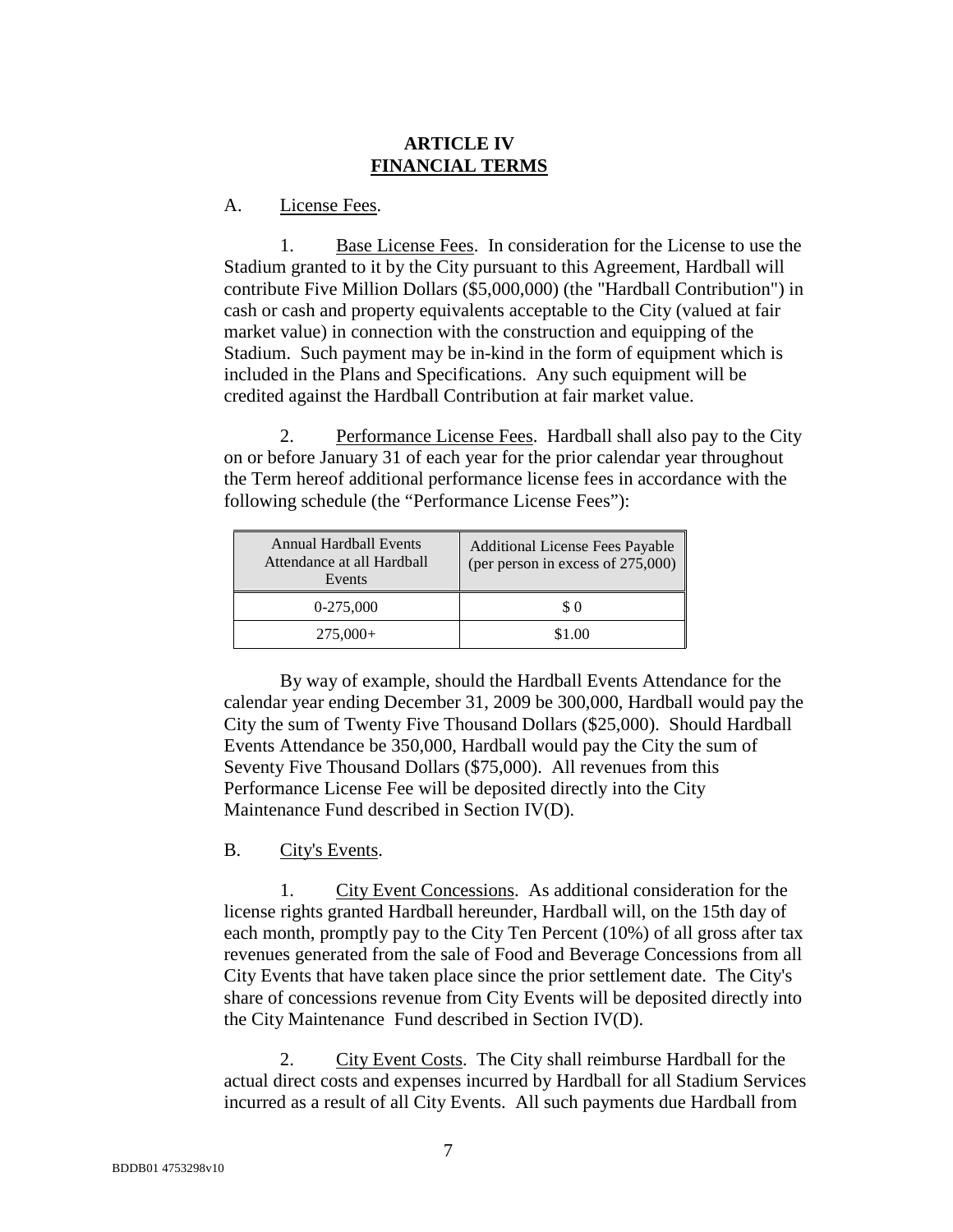the City for the Stadium Services shall be paid within thirty (30) days after being invoiced for such City Events. The City shall be responsible for all damage to the Stadium or any portion thereof (exclusive of ordinary wear and tear) that occurs during a City Event.

3. City Event Revenues. Excluding Food and Beverage Concession sales (described above), the City will retain all revenues from all City Events including, without limitation: ticket sales, merchandise sales (other than the sales of baseball novelties, which shall be sold only by Hardball), program and advertising sales, signage (subject to the restrictions described in Article XII), parking, Suite ticket sales, and broadcast rights. Any merchandise sales conducted by the City will be from portable displays. The City will not sell merchandise out of the team store(s). All revenues generated for the City from City Events will be deposited directly into the City Maintenance Fund described in Section IV(D).

C. Maintenance. Hardball shall pay and be responsible for the costs of all Maintenance set forth on Exhibit IV(C)(i) (the "Hardball Maintenance Obligations"). The City will, within thirty (30) days after being invoiced for the same, reimburse Hardball for all City Maintenance Expenses as set forth on Exhibit IV(C)(ii) ("City Maintenance Obligations").

D. City Maintenance and Improvement Fund. The City shall establish a maintenance fund (the "City Maintenance and Improvement Fund") for the long term maintenance needs of the Stadium. The primary purpose of the City Maintenance and Improvement Fund shall be to assure that the Stadium remains a first-class minor league facility and an asset to downtown Fort Wayne and the surrounding community for at least the life of this Agreement. The City shall deposit annually a sum equal to not less than Two Hundred Thirty Thousand Dollars (\$230,000) into the City Maintenance Fund. Under the direction of the Board of Advisors, such City Maintenance Fund shall be used for the City Maintenance Obligations as set forth on Exhibit IV(C)(ii) or other capital improvements. At the conclusion of construction of the Stadium, the Stadium architect, HOK Sport, shall prepare a long-term Capital Maintenance Schedule. The Capital Maintenance Schedule will be attached hereto. The Board of Advisors shall review and not unreasonably withhold its approval of an annual maintenance budget covering City Maintenance Obligations (the "Maintenance Budget") to be recommended by Hardball in consultation with the Board of Advisors each year in accordance with the timing and procedures to be mutually agreed in good faith between Hardball and the City. The Maintenance Budget shall be developed using (but not controlled by) the Capital Maintenance Schedule attached hereto on Exhibit IV(D) (the "Capital Maintenance Schedule"), but may be altered with consent of the Board of Advisors and Hardball. Beginning in 2014, during any calendar year in which the City's immediately preceding five-year annual average contribution to the City Maintenance Fund reaches or exceeds one and one-half percent (1.5%) of the hard construction costs of the Stadium, such excess may, in the sole discretion of the City, be applied to the City's Maintenance Obligations, the City's Stadium operating expenses, or such other Stadium Area capital improvements as the City deems appropriate.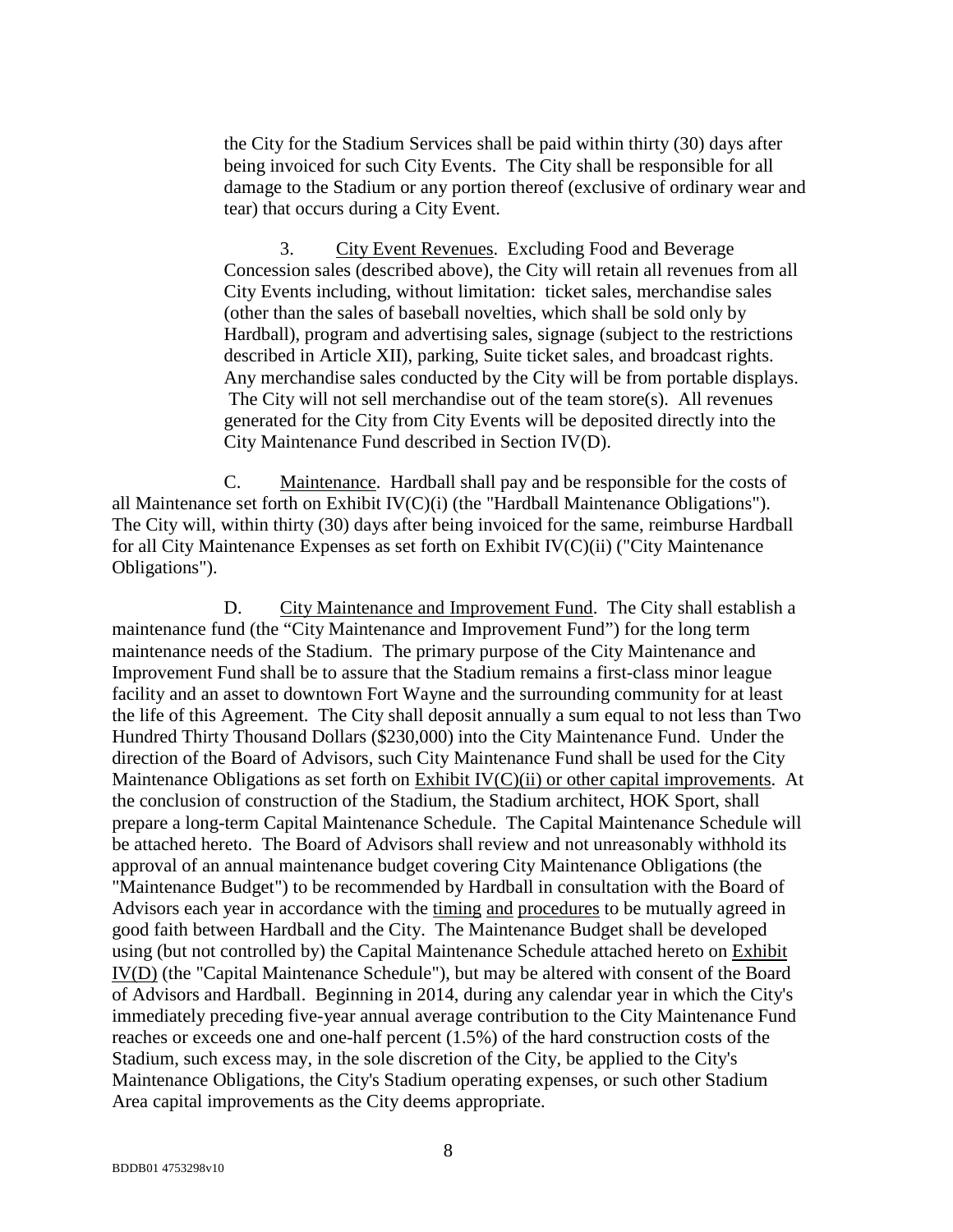E. Revenue Retention. Hardball shall be entitled to collect and retain all revenues received from the operations of the Stadium during Hardball Events, including (but not limited to) all Permanently Affixed Stadium Signage, Scoreboard Advertising, ticket sales and licenses, suite rentals or sublicenses, souvenirs, concessions, programs, parking (if controlled by Hardball and not the City), pouring or beverage advertising revenue, other vending or licensing revenues, scoreboard advertising, broadcast rights and advertising, and all other revenues from all Hardball Events. Hardball will not be entitled to a share in any parking revenues generated by the City at City controlled facilities.

F. Naming Rights. As described further in Article VIII, the City and Hardball shall share in all Naming Rights.

## **ARTICLE V CITY'S OBLIGATIONS**

In consideration of the covenants, terms, and conditions set forth in this Agreement, the City and Hardball agree as follows:

A. Stadium. The City agrees to cause the Stadium, and the Stadium Area to be completed consistent with the Plans and Specifications, and shall in all respects meet (i) the requirements of this Agreement; and (ii) all applicable federal, state and local zoning, fire code, building and health department statutes, ordinances, rules and regulations.

B. Parking.

1. Hardball Parking Areas. For the Term of this Agreement, the City shall provide use of and access to the Parking Areas described on Exhibit V(B)(1). Area delineated "Exclusive Parking Areas" on Exhibit V(B)(1), shall be comprised of 45 parking spaces. The area designated "Shared Parking Areas" shall be the remainder of the space in the lot to be constructed immediately south of the Stadium between the Stadium and Brackenridge Street. The Shared Parking Areas shall be comprised of a minimum of 30 parking spaces. The Exclusive Parking Areas shall be available to Hardball at all times throughout the Term. Areas designated Shared Parking Areas shall be available to Hardball between April 1 and September 15 of each year and shall be available for use by the City during the remainder of each year.

Notwithstanding  $Exhibit V(B)(1)$  or the foregoing, the Parking Areas may be relocated and redeveloped by the City; provided, however, the City shall, at its expense, construct (prior to the loss of any such parking) alternate replacement parking of like quality in reasonable proximity to the current location, not fewer in number, and otherwise reasonably acceptable to Hardball.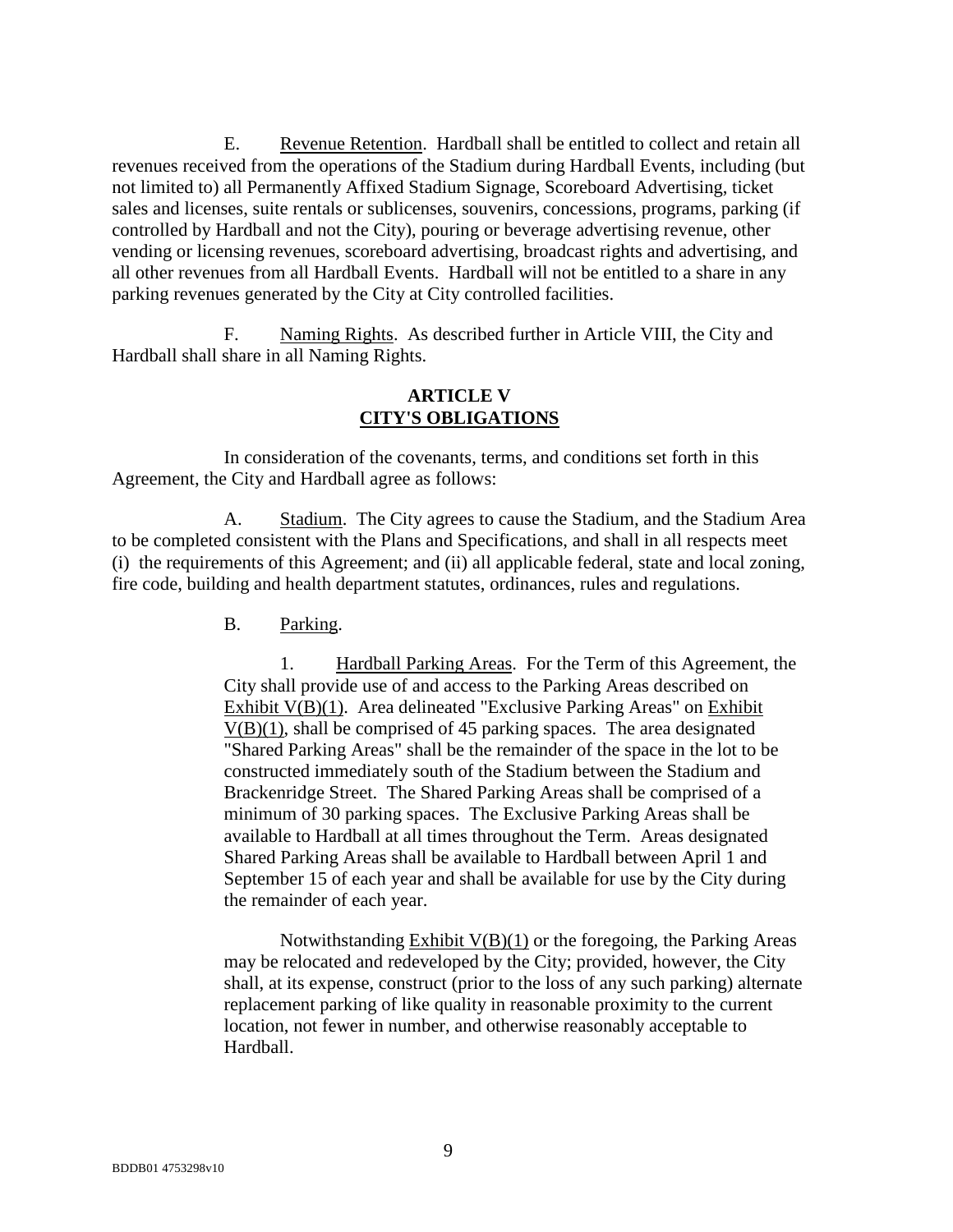The City shall provide, at a cost of One Dollar (\$1.00) per space, one hundred twenty-five (125) parking spaces in the adjacent lot or parking deck for "VIP" and Suiteholder parking at Stadium Hardball Events at the Stadium. Such cost shall be adjusted in accordance with increases in the CPI every five (5) years throughout the Term hereof. Hardball shall pay for all 125 parking spaces per event in arrears on the 15th day of each month through the Term. Hardball is required to pay for the 125 parking spaces regardless of whether those spaces are actually used by Hardball or attendances at Hardball Events. The City shall also provide, at Hardball's request, up to 125 additional spaces at a cost of Two Dollars (\$2.00) per space in the adjacent lot or parking deck for "VIP" and Suiteholder parking at Stadium Hardball Events at the Stadium. Such cost shall be adjusted in accordance with increases in the CPI every five (5) years throughout the Term hereof. Hardball shall notify the designated City representative no later than 24 hours before any Hardball Event of the number of such additional spaces it desires.

Such Hardball spaces will only be available for use by Hardball during regularly scheduled Hardball Home Baseball Games and Hardball Special Events, after 6:00 p.m. and on weekends and State and Federal holidays. The City will also cooperate with Hardball to procure, at Hardball's cost, access to additional parking for game day employees.

2. Parking Maintenance. Hardball shall perform all required maintenance necessary to keep the Hardball Parking Areas (which does not include the City's parking garage) in first-rate condition including, but not limited to, snow removal, patching and filling, resurfacing and restriping, gates and gate upkeep (if applicable), fencing and fence upkeep and lighting. The City will reimburse Hardball for the costs of maintaining the Shared Parking Areas incurred during the time that the City is entitled to use those areas (September 15 through April 1).

3. Adequacy of Patron Parking. The City has provided Hardball with parking studies demonstrating the existence of adequate parking within one-half (1/2) mile of the Stadium, per the guidelines of Major League Rule 58, Section 7.1.

#### C. Security.

Stadium Security. The City, at its expense, shall determine and be responsible for all reasonable security outside the Stadium Area for all Stadium Events and inside the Stadium for all City Events. Hardball shall determine and be responsible, at its expense, for all reasonable security inside the Stadium Area for all Hardball Events.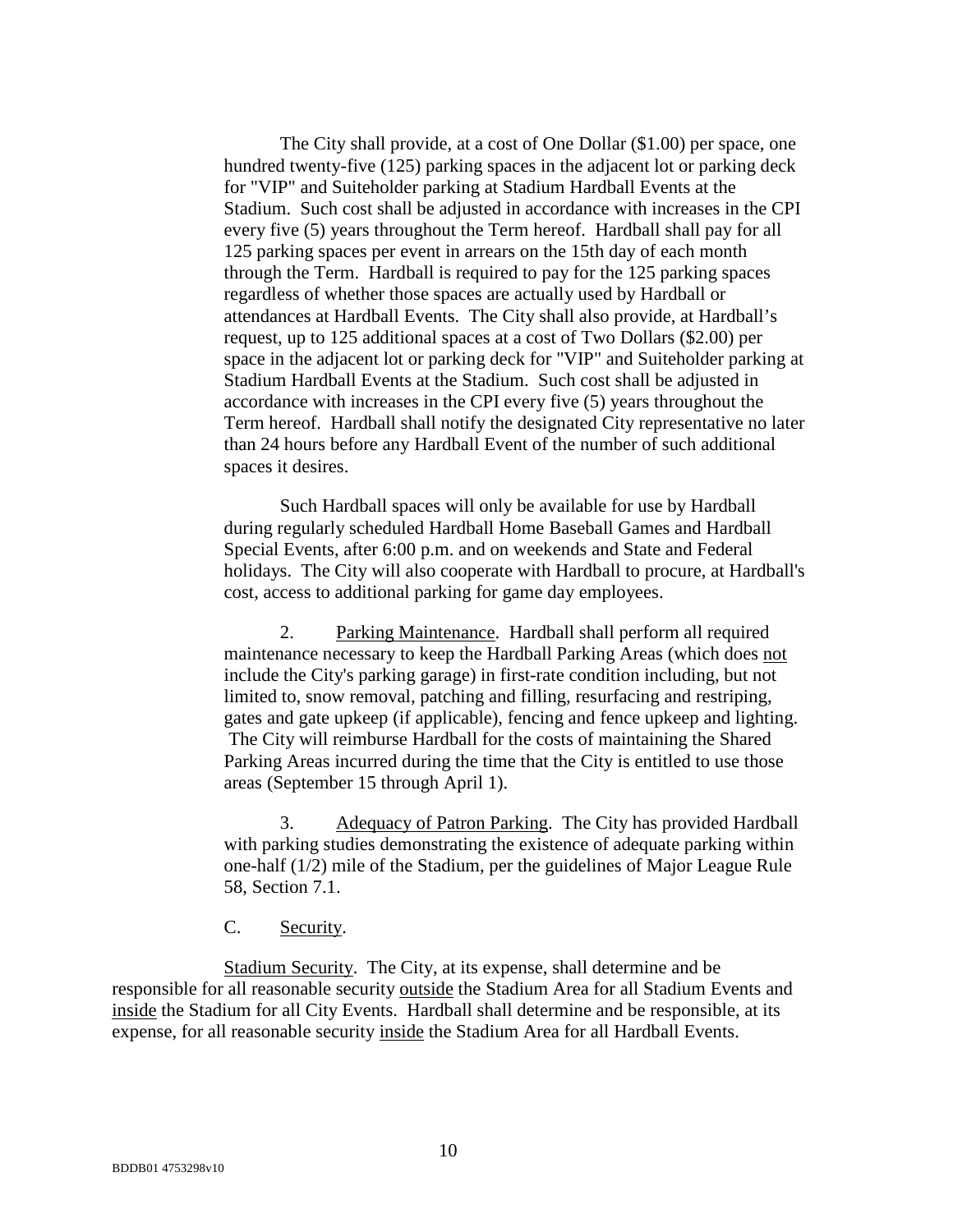D. City Park.

The area designated "City Park" in the Plans and Specifications shall be developed and maintained as a park through the Term, but will be considered part of the Stadium Area during Stadium Events (both Hardball Events and City Events). It shall be the responsibility of Hardball to clean and restore the area after each Hardball Event. It shall be the responsibility of the City to reimburse Hardball or Manager for the costs of cleaning and restoring the park after each City Event. Aside from event related use, repair and restoration, the general maintenance, plantings and landscaping with the Park shall be the responsibility of the City.

The City Park may, in the City's discretion, be named after a significant historical figure and/or a benefactor to be identified and recognized by the City.

E. Additional Suites. The Plans and Specifications currently anticipate twelve (12) Suites. In the event Hardball desires additional Suites, the City and Hardball agree to work together in good faith to modify the Plans and Specifications, consistent with the overall Stadium design, to incorporate the additional Suites; provided, however, any such additional suites shall be constructed at Hardball's cost and expense, which shall be in addition to the Hardball Contribution.

#### **ARTICLE VI HARDBALL'S OBLIGATIONS**

A. Hardball Home Baseball Games and Hardball Events. Hardball will play all of its Hardball Home Baseball Games at the Stadium, provided, however, Hardball may from time-to-time hold a game (not more than two per season) at the ballpark of its major league affiliate.

 At Hardball's sole cost and expense, Hardball or an affiliate thereof will provide Stadium Services throughout the Stadium Area at all Hardball Events. Hardball and/or the Stadium Manager, pursuant to the Management Agreement, will retain, employ, compensate, train and manage sufficient numbers of personnel to provide such services in a quality and professional manner. Hardball shall be responsible for all damage to the Stadium or any portion thereof (exclusive of ordinary wear and tear) that occurs during a Hardball Event.

B. City Events. Pursuant to the terms of the Management Agreement, Hardball shall provide Stadium Services at all City Events.

C. Condominium and Retail Development. As a condition to the City's obligations hereunder, Hardball, or a related entity, shall fully satisfy all of its and/or their obligations under the Condominium/Retail Economic Development Agreement. Full compliance with such Agreement is a material condition to the City's obligations hereunder. In the event of a breach of such Agreement by Hardball and/or its affiliate, the City shall, after written notice and thirty (30) day right to cure such breach, have the right to terminate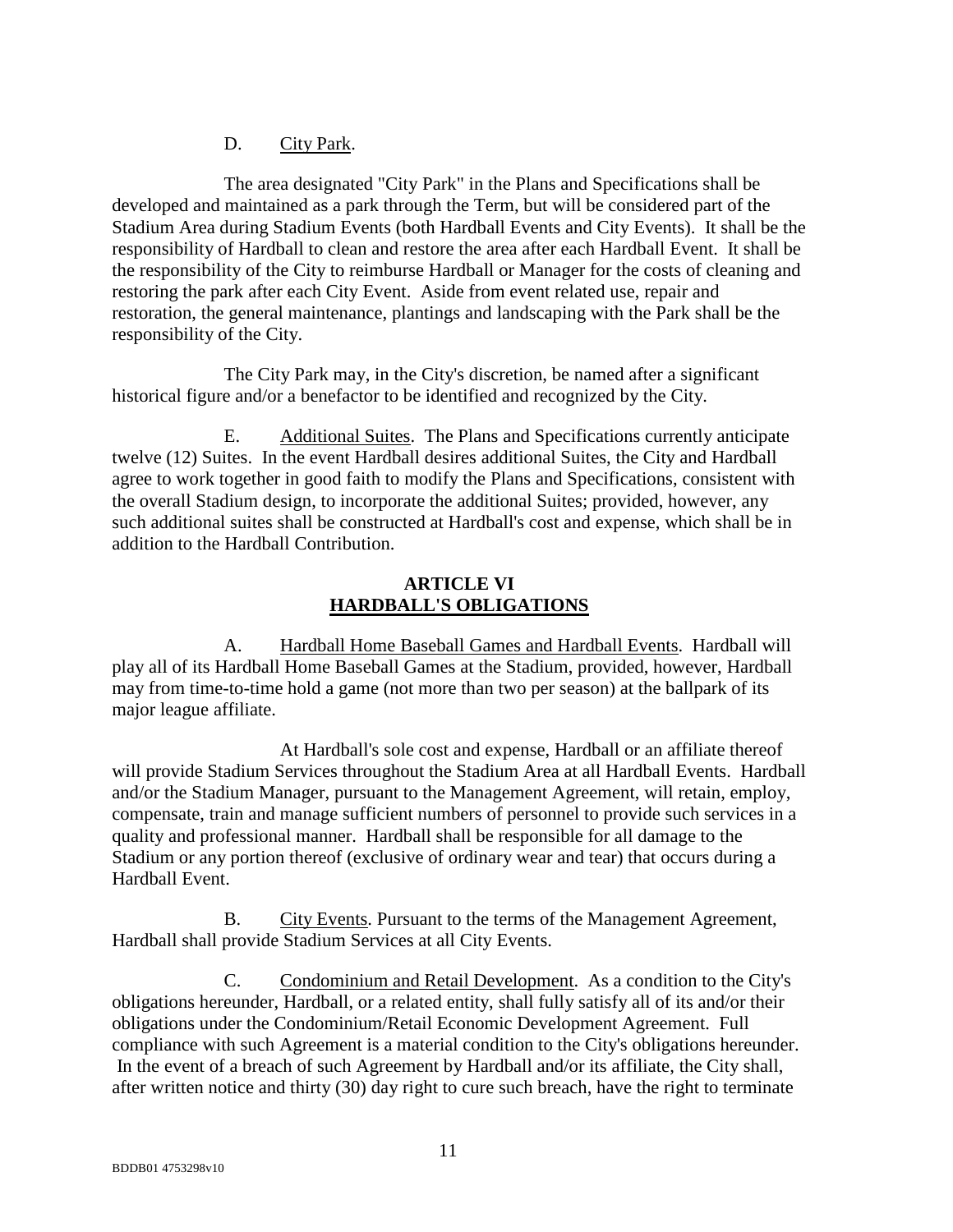its obligations under this Agreement and retain all rights to receive and retain the Hardball Contribution. Hardball's right to cure such breach may be extended for an additional period not to exceed sixty (60) days provided Hardball is proceeding in good faith to cure the breach and it is not feasible that the breach may be cured in the thirty (30) day period (the thirty (30) day and sixty (60) day cure periods referenced above shall collectively be referred to herein as the "Initial Cure Period"). Additionally, Hardball's right to cure a breach pursuant to this Section may be further extended for an additional period beyond the Initial Cure Period of not to exceed ninety (90) days provided (i) Hardball is proceeding in good faith to cure the breach; (ii) it is not feasible that the breach may be cured in the Initial Cure Period; and (iii) Hardball pays the City as liquidated damages a fee of Five Thousand Dollars (\$5,000) per day until the breach has been fully cured.

D. Stadium Maintenance. Hardball, either directly or through the Stadium Manager, shall perform all maintenance, restoration, replacement and repairs for the Stadium Area and all components thereof and improvements thereon, of whatever kind and nature, foreseen or unforeseen, as may be necessary to keep the entire Stadium Area in first class condition and repair, including but not limited to the major maintenance, restoration, repair and replacement of all structural (including, without limitation the roofing and roof components) and concrete components, all heating, air conditioning, ventilating, plumbing, and electrical systems, playing surface replacement, field drainage systems, field lighting system (including field lighting installation and reinstallation), Stadium scoreboard, Stadium Area lighting, Parking Area improvements and lighting, grandstands, sound system, seating, bleachers, elevators, entry way area, glass, walls, roof, sidewalks and exterior landscaping maintenance, and all maintenance, repairs and restoration of Stadium Equipment. The obligation to pay for such maintenance is set forth in Article  $IV(C)$ hereinabove.

E. Alcoholic Beverage Permit. Hardball shall (either on its own behalf, through Stadium Manager, or through a related entity acceptable to the City) obtain and maintain in good standing at its expense throughout the Term hereof, a Three-way Alcoholic Beverage Permit for use at all Stadium Events. The City will assist, as appropriate, Hardball's acquisition of a full liquor license applicable to appropriate areas within the Stadium.

### **ARTICLE VII CONCESSIONS; NOVELTIES & SOUVENIRS**

A. Concessions Manager. In consideration of the covenants, terms and conditions set forth in this Agreement, Hardball and the City agree that Hardball or an affiliate thereof shall act as the exclusive provider of Food and Beverage Concessions at the Stadium pursuant but subject to the terms of the Management Agreement. Hardball shall, at its sole discretion, but pursuant to the Stadium Management Agreement, have the right to subcontract or sublicense for the provision of Food and Beverage Concessions at the Stadium to a qualified third party reasonably acceptable to the City. Any such third party will be subject to the same obligations as would Hardball if it provided these services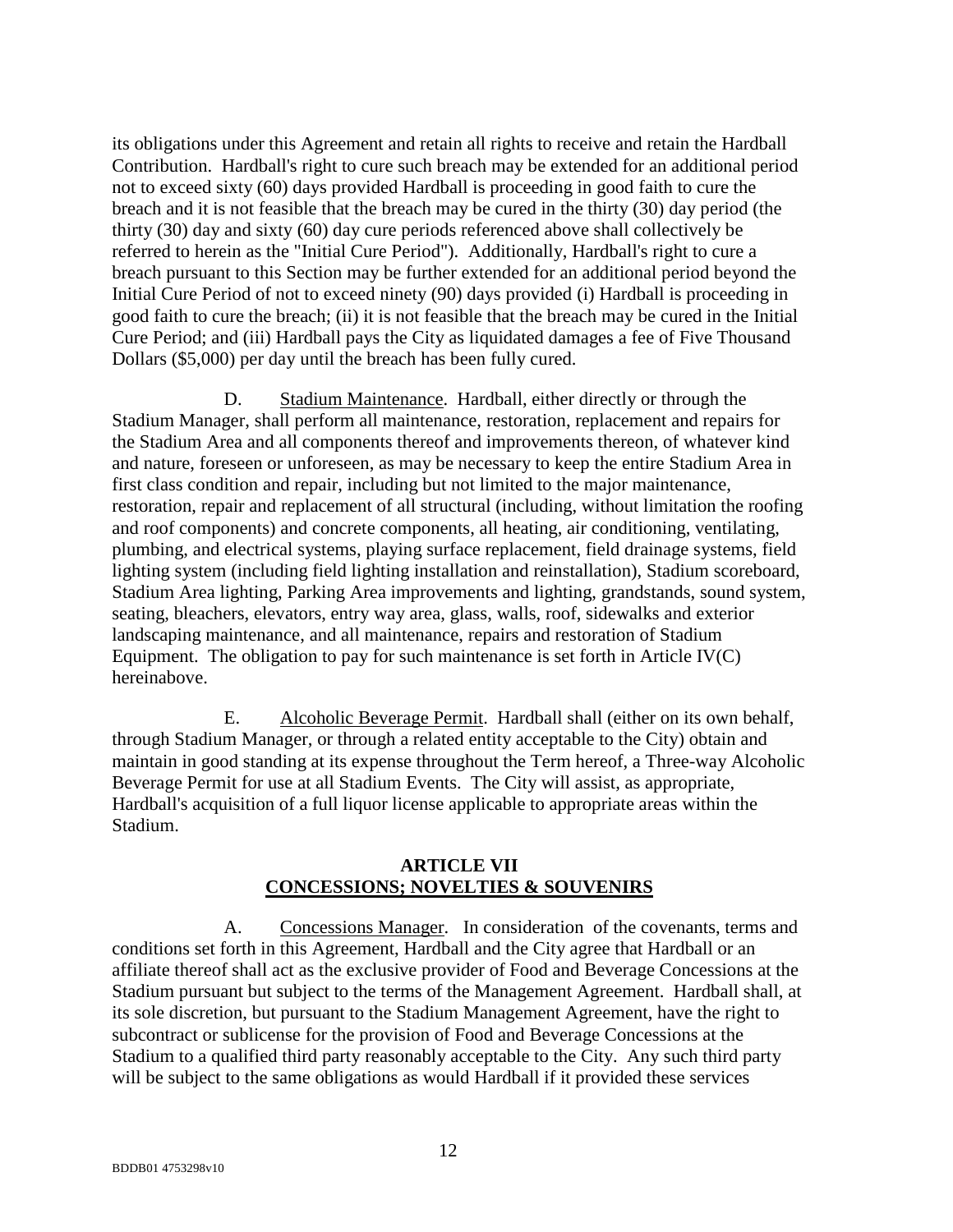directly. Any such sublicense or subcontract must be terminable by the City at no penalty or expense to the City in the event the Stadium Management Agreement is terminated.

B. Novelties. Nothing contained in this Agreement shall be construed to limit the City from selling or authorizing a third party to sell Novelties or Souvenirs at City Events, provided that the City will not at any time sell or authorize the sale of Food and Beverage Concessions by parties other than the Stadium Manager under the terms of the Management Agreement nor can it sell baseball novelties. The City shall solely retain all revenue from the sale of its own Novelties and Souvenirs at the Stadium during City Events. Any such sales by the City shall be from temporary displays. The City will not be entitled to sell merchandise out of the team store(s). Notwithstanding the forgoing, or anything else herein to the Contrary, Hardball shall retain all revenue from the sale of all baseball-related, Club-related or League-related Novelties and Souvenirs at all Stadium Events and from all sales of any type from the Stadium Souvenir Stores. To the extent permitted by law, the City shall not provide vendor licenses allowing the sale of food and beverage or of baseball novelties on the sidewalks in a distance of 1,000 feet from the Stadium structure.

#### **ARTICLE VIII STADIUM NAMING RIGHTS**

The City and Hardball will work together and in good faith to market the naming rights for the Stadium (the "Naming Rights") to a Naming Rights Sponsor. After payment to Hardball for advertising inventory used in securing such Naming Rights, the City and Hardball shall share all Naming Rights revenues. For the initial term of the Naming Rights Agreement, which is anticipated to be 10-15 years, the City and Hardball shall each receive fifty percent (50%) of all revenues related to Naming Rights for the Stadium up to Three Hundred Thousand Dollars (\$300,000) per year net of costs for signage and inventory. The City shall receive One Hundred Percent (100%) of all such revenues in excess of Three Hundred Thousand Dollars (\$300,000) per year, net of costs for signage and inventory,. Following the initial term of the Naming Rights Agreement, the \$300,000 figure will be adjusted per increases in the CPI and the same formula will be utilized (i.e., the City receives fifty percent (50%) of all revenues up to the CPI-adjusted figure and 100% above that amount (net of costs and inventory, if any). The terms and structure of such Naming Rights shall be mutually satisfactory to both Hardball and the City. All revenues derived by the City from the sale of Naming Rights will be deposited directly into the City Maintenance Fund described in Section IV(D). The City Park may, in the City's discretion be named after a benefactor to be identified and recognized by the City.

#### **ARTICLE IX STADIUM USE**

#### A. Hardball's Rights and Obligations.

1. Use of Stadium Prior to Completion. Hardball shall be permitted to use appropriate portions of the Stadium, consistent with the terms and conditions of this Agreement including the Hardball Areas as soon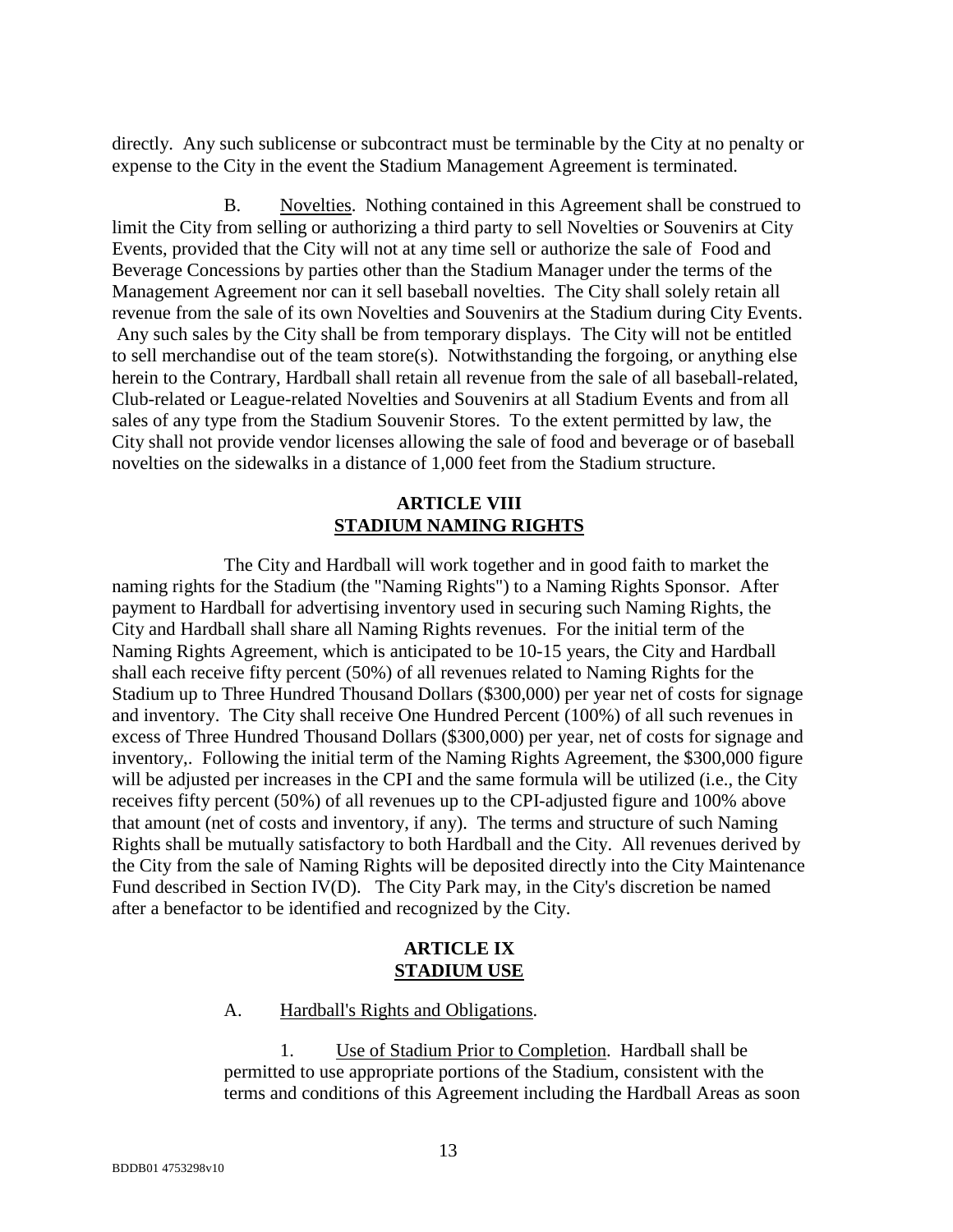as such areas are completed and approved for occupancy. The City shall cause to have issued appropriate occupancy permits for the same as soon as possible, which shall in no event be later than March 1, 2009. Hardball will use commercially reasonable efforts to work with the League to extend its 2009 home opening game as late as possible so as to maximize the time available for completion of construction of the Stadium.

2. Hardball Home Baseball Games and Hardball Events.

(a) Scope. Hardball shall have exclusive use of the Stadium for conducting Hardball Home Baseball Games and Hardball Events. Such use shall include that portion of each such day reasonably necessary for the event.

(b) Ticketing. Hardball shall be exclusively responsible for all ticket printing, sales and distribution related to Hardball Home Baseball Games and Hardball Events. The Stadium Manager shall provide all ticket services for all City Events. In satisfaction of this obligation, Hardball shall have the right to designate the identification of seating at the Stadium and to conduct such ticket sales at the Stadium box office at all times it deems proper. Hardball may, in its discretion, issue complimentary admissions to each Hardball Event and Home Baseball Game to Hardball and visiting team personnel, guests and officials and representatives of the media. Hardball shall have the right to charge any amount it deems appropriate for tickets for admission to Hardball Home Baseball Games and tickets to Hardball Events.

(c) Hardball Home Baseball Game Promotion Tickets. Hardball shall provide at no cost to the City, for the City's use, as may be reasonably requested by the City from time to time, complimentary tickets not to exceed twenty five (25) per event for admission for Hardball Home Baseball Games and reasonable complimentary access to other Hardball Events. The type of ticket to each event shall be determined by Hardball based on availability. These tickets shall be used only by City personnel and their guests and shall not be resold or otherwise distributed.

3. Suites.

(a) Suites. For the Term of this Agreement, Hardball shall have the right to sublease or sublicense each of the Suites for Hardball Events. Any such sublessee or licensee shall, subject to reasonable limitations or conditions which may be established by the City, have the right to purchase from the City twenty (20) tickets to each City Event (which shall entitle the sublicense to occupy the suite for that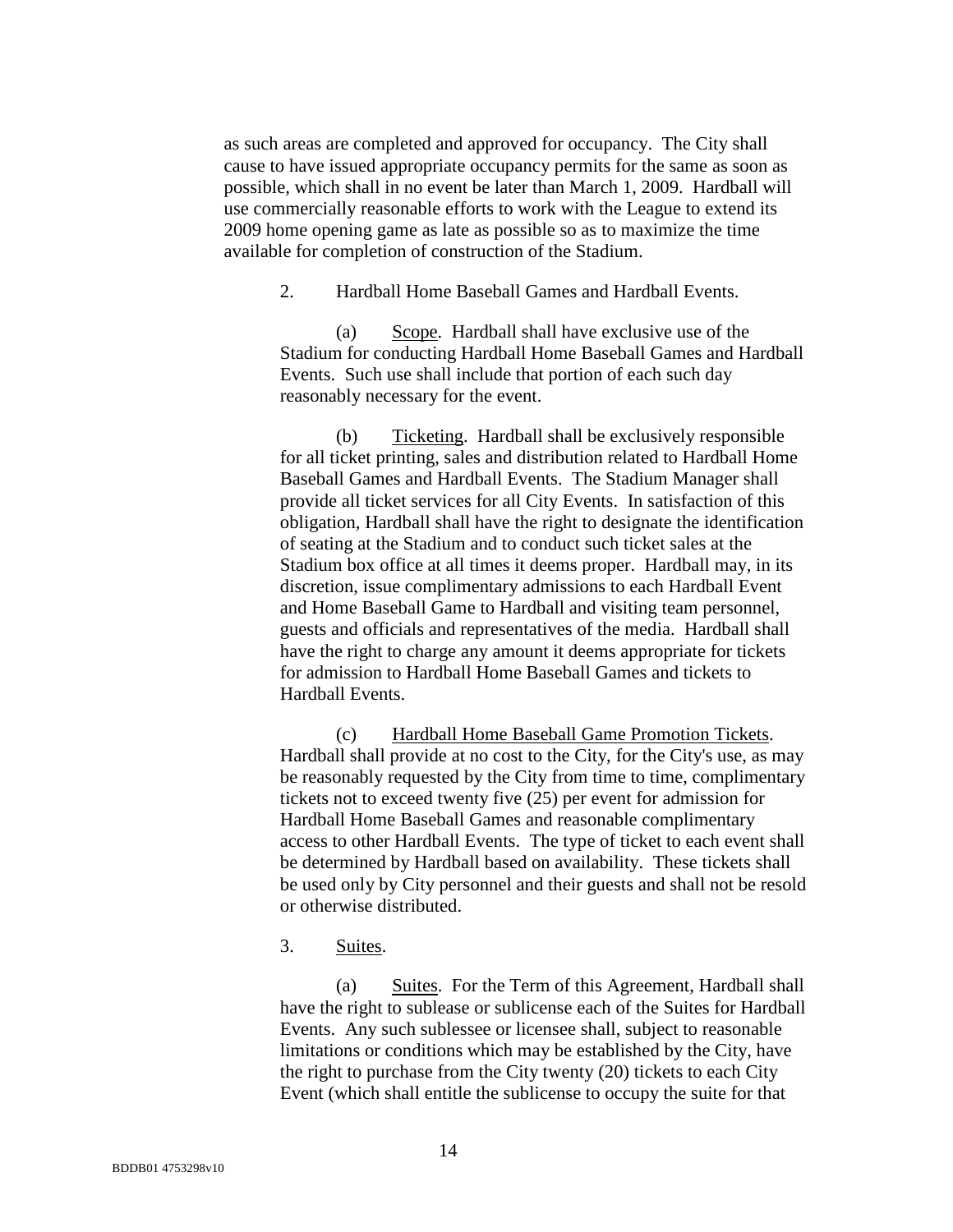event) and shall have the right to utilize the suite at any non-ticketed City Event.

(b) Suite Furnishings. As described in the Plans and Specifications, twelve (12) Suites shall be designed and constructed by the City, at the City's cost, but as part of the Project Budget and include the following amenities, among any others set forth in the Plans and Specifications:

- (i) wall mounted television with cable hook-up;
- (ii) fixed and wireless internet;

(iii) carpet, trim, ceiling and lighting, and otherwise finished and ready for occupancy;

(iv) wet bar, refrigerator;

(v) telephone, intercom and fully wired for Stadium sound and closed-circuit television;

- (vi) cabinetry and closet; and
- (vii) basic furnishing package.

Any additional Suites will be at Hardball's cost and not included in the Project Budget.

4. Administrative Offices. In order to facilitate the satisfaction of its obligations undertaken pursuant to this Agreement and to perform its business as anticipated under the Agreement, Hardball shall at all times during the Term of this Agreement have the right of access to and exclusive use of all Hardball Areas. All equipment, desks, phones and other personal property required for the Hardball Areas shall be Hardball's cost and responsibility.

5. Stadium Souvenir Stores and Box Offices. During the Term of this Agreement and any early occupancy of the Stadium as such occupancy is permitted pursuant to Subparagraph 1 above, Hardball shall have the exclusive right to occupy and operate the Stadium Souvenir Stores.

6. City Control. Subject to Hardball's license rights during the Term of this Agreement, the City does not relinquish and does retain full ownership of the Stadium and Stadium Area. Therefore, all duly authorized representatives of the City shall have reasonable access to all areas of the Stadium and Stadium Area at any time and on any occasion.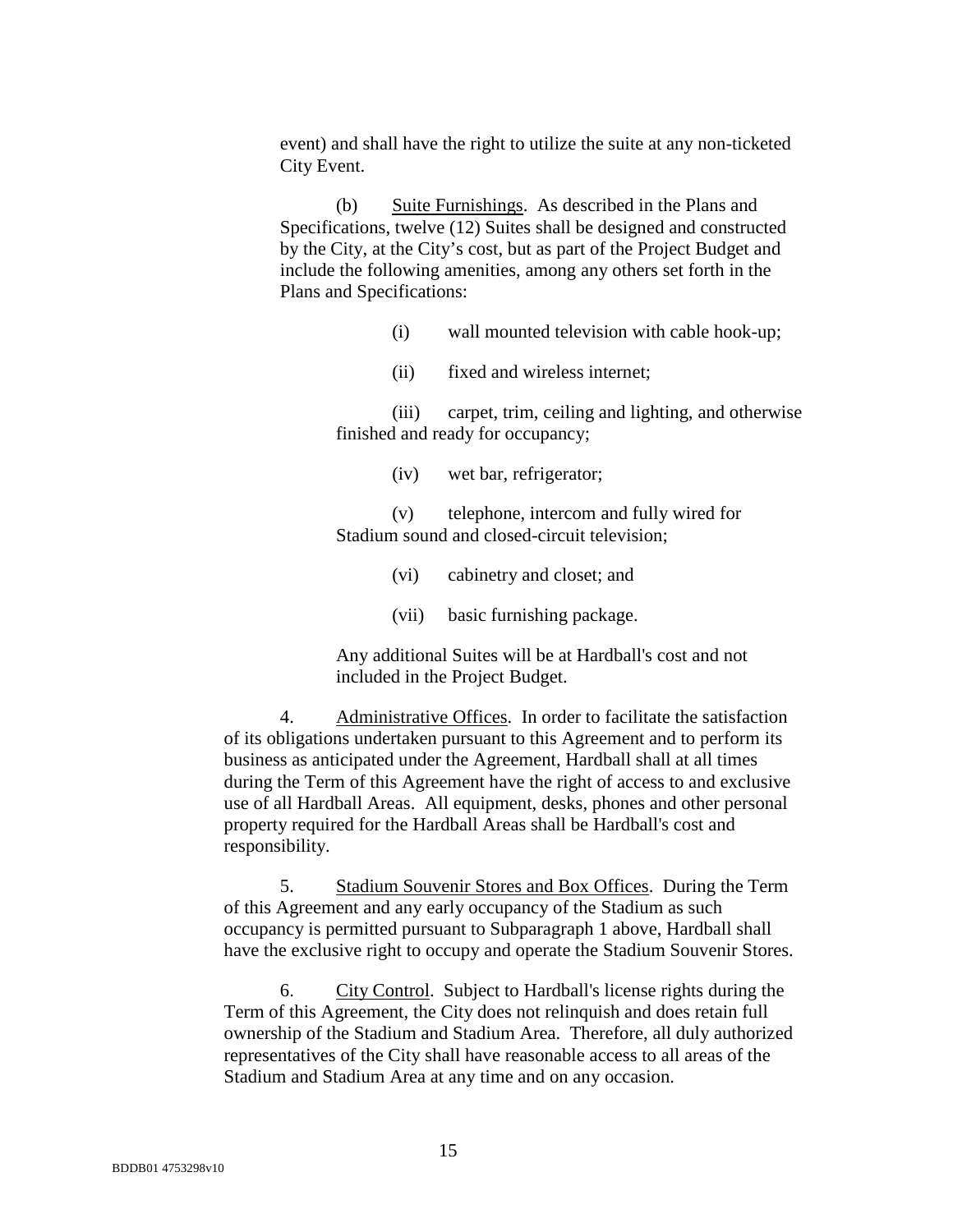#### **ARTICLE X SCHEDULING**

It is understood that Hardball shall, during the Term, be granted priority use of the Stadium for Hardball Home Baseball Games at the Stadium. Nonetheless, the City and Hardball agree to work together and in good faith to efficiently and effectively accomplish a scheduling of events at the Stadium. As such, the Parties have adopted the following scheduling procedure:

A. Proposed Schedule/City Events. On or before [January 15] of each year, Hardball shall provide the City a schedule of Hardball Home Baseball Games, including potential post-season tournament game dates as accurately as possible. Prior to [March 1] of that year, Hardball shall deliver to the City those dates upon which Hardball desires to conduct up to five (5) Hardball Events at the Stadium during such year. Within [\_\_\_\_\_] days thereafter, the City shall provide Hardball with those dates upon which the City desires to conduct up to five (5) City Events at the Stadium during such year.

B. Remaining Dates. Thereafter, all remaining dates may be utilized on a first-come, first-served basis by providing written notice to the other party, with the express understanding that use of the field will be limited from time to time both by Club practices and to preserve the quality and safety of the field surface in accordance with Article IX. Additional use by the City (beyond the five dates in Section A above) shall only be for direct use by the City of Fort Wayne or an agency affiliated therewith. Other than as noted herein, the City shall not rent or sublicense the Stadium or any part thereof for use by others. The Parties agree to work together in good faith and with the Stadium Manager under the terms of the Management Agreement to schedule any events earlier than the process outlined above may contemplate. The parties also agree to work together to maximize usage of the stadium and to, wherever possible, reschedule smaller or movable events to accommodate larger and/or less movable events.

## **ARTICLE XI MARKETING**

Except as otherwise set forth herein, each Party shall be responsible for its own marketing. Hardball shall be responsible for and have the exclusive right of marketing Hardball Home Baseball Games and Hardball Events. The City shall be exclusively responsible for marketing City Events.

### **ARTICLE XII ADVERTISING**

A. Permanently Affixed Stadium Signage and Scoreboard Advertising. Hardball shall have the exclusive right to sell, and collect the revenues from, all Permanently Affixed Stadium Signage, and Scoreboard Advertising for Hardball Events which are authorized pursuant to Exhibit [\_] herein. The City can use Scoreboard Advertising and temporary Signage as it deems appropriate during City Events.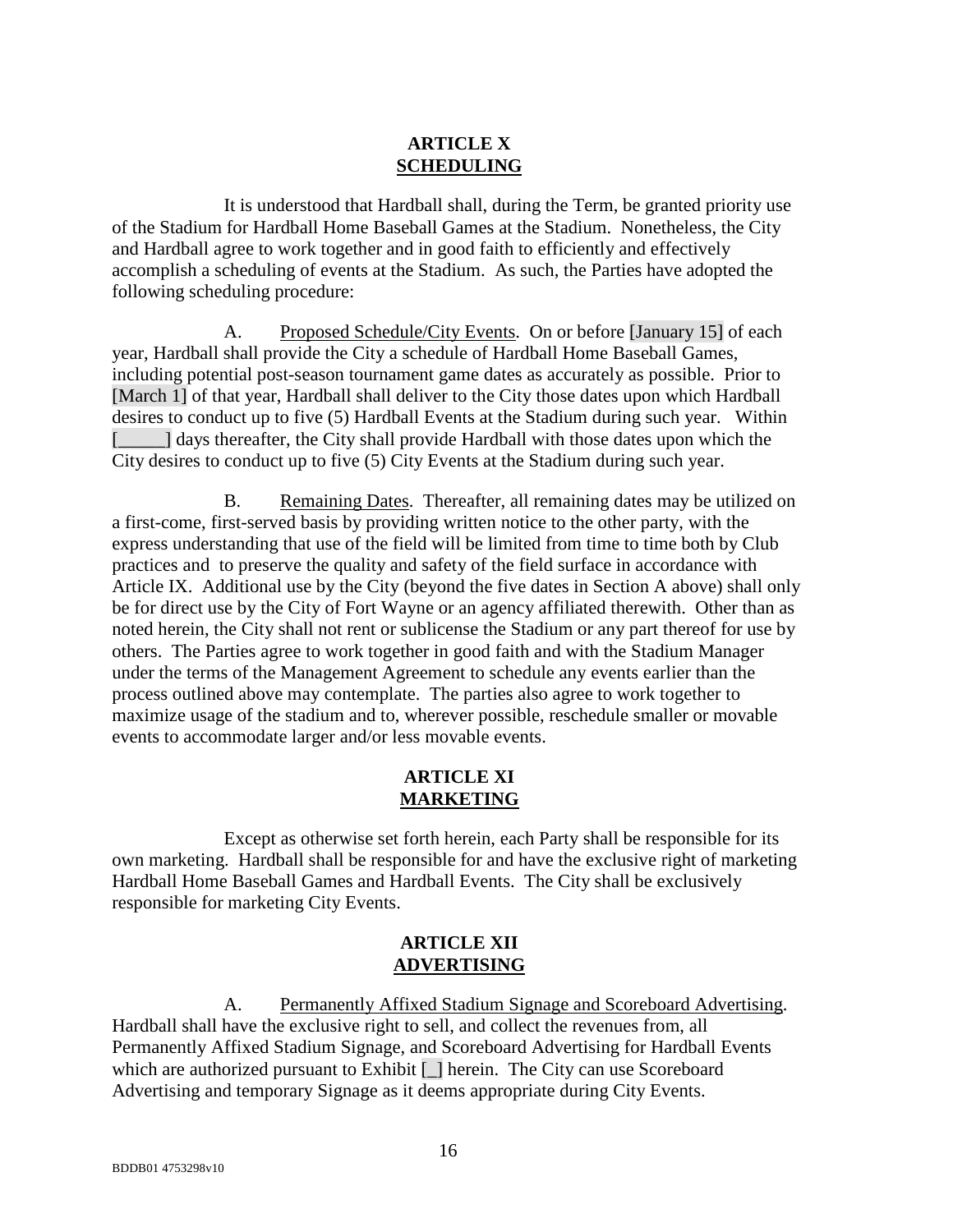B. Advertising at City Events. Subject to the limitations contained in this Agreement, the City shall have the right to sell and retain revenue generated from the sale of advertising associated with City Events, including but not limited to, temporary signage, advertising on the field-side scoreboard message center and video display, print media and broadcast media. Such advertising shall be provided at the City's cost and shall not replace or cover existing advertising except where appropriate to secure a particular event.

#### **ARTICLE XIII BROADCAST RIGHTS**

A. Hardball's Broadcast Rights. Hardball shall have exclusive ownership and control over Broadcast Rights associated with Hardball Events. All revenue generated by Hardball relating to such Broadcast Rights shall be retained exclusively by Hardball.

B. City's Broadcast Rights. The City shall have exclusive ownership and control over Broadcast Rights associated with City Events. All revenue generated by the City relating to such Broadcast Rights shall be retained exclusively by the City. All costs incurred in connection with the broadcast of City Events shall be the responsibility of the City.

### **ARTICLE XIV UTILITIES**

The parties agree that, in consideration of the rights and obligations of the Parties set forth herein, and specifically the license fees paid to the City in connection herewith, the City shall be obligated to pay all Utility charges incurred by either party in connection with the operation of the Stadium during the Term hereof.

### **ARTICLE XV EQUIPMENT**

A. Hardball's Obligations. Hardball shall supply, maintain, repair and replace, at its expense, its own office equipment and furniture for its administrative offices.

B. City's Obligations. The City, as part of the Project Budget, will provide the use of all equipment set forth on  $Exhibit XV(B)$  attached hereto (the "Stadium Equipment").

C. Food and Beverage Concessions Equipment. Unless purchased by Hardball as part of the Hardball Contribution, the City, as part of the Project Budget, shall purchase and install all Food and Beverage Concessions Equipment necessary to make the Stadium fully operational, consistent with the Plans and Specifications. Unless purchased by Hardball as part of the Hardball Contribution, the Food and Beverage Concessions Equipment shall remain the property of the City, with Hardball being granted, subject to its obligations under this Agreement and the Management Agreement, the exclusive license to use all Food and Beverage Concessions at the Stadium. If purchased by Hardball as part of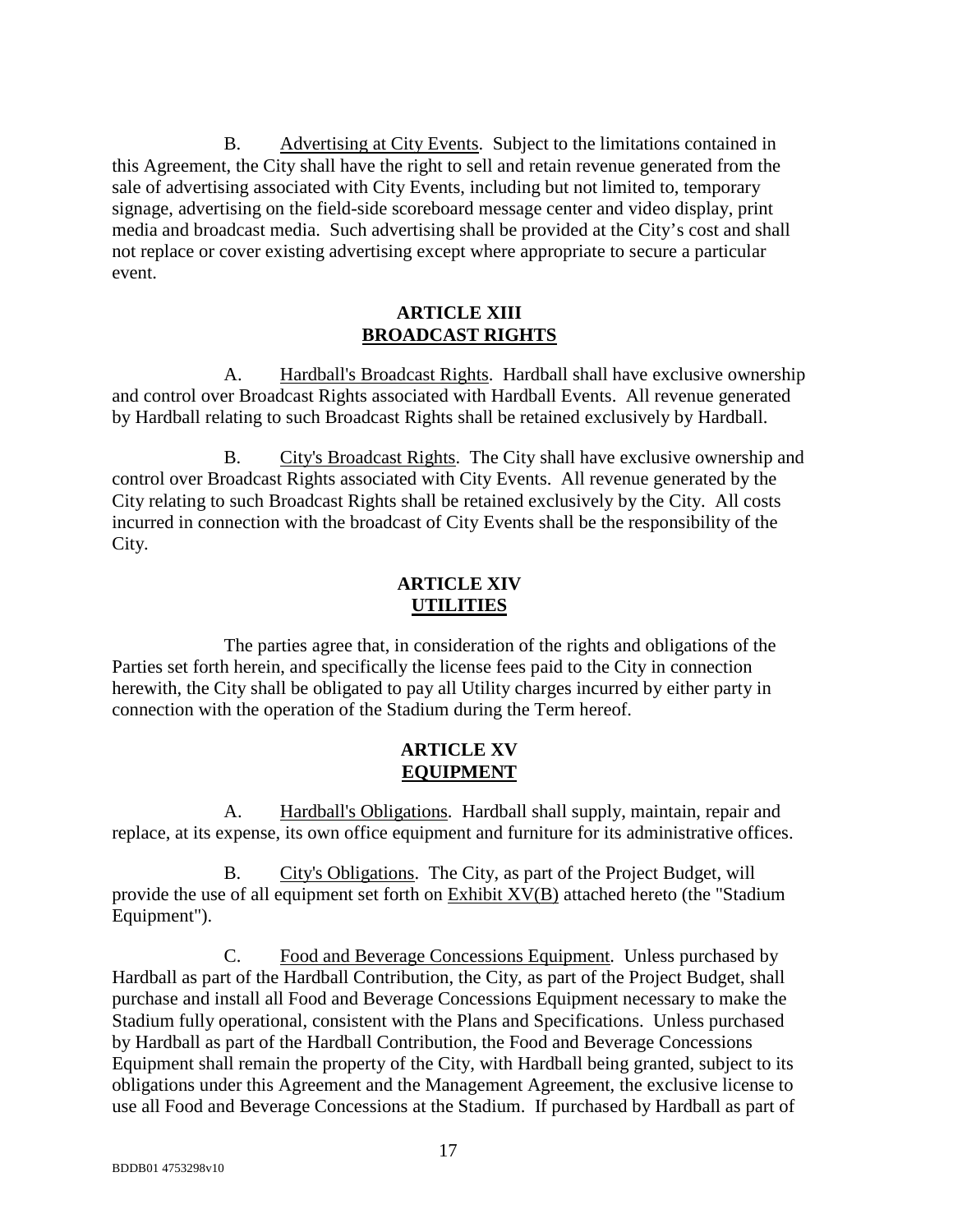the Hardball Contribution, the Food and Beverage Equipment may be retained by Hardball until such time as it is fully amortized or Hardball is in breach of this Agreement or the Management Agreement, whichever comes first, at which time it shall become and remain the property of the City.

### **ARTICLE XVI COVENANTS**

#### A. Hardball's Covenants.

1. Taxes and Encumbrances. Hardball shall pay promptly when due any and all personal property taxes imposed on its personal property located in the Stadium. To the extent any work is done at the request of and for the sole benefit of Hardball and for which a supplier or contractor has lien rights arising from nonpayment, Hardball further covenants that it will not permit any mechanics liens or similar encumbrance to exist against the Stadium or any property therein and shall, within thirty (30) days of any such lien or encumbrance being asserted against the Stadium or any property therein as a result of action or inaction by Hardball, either cause the same to be released of record, or obtain title or other insurance coverage satisfactory to the City over such lien and proceed diligently to contest the same in good faith.

2. Membership in the League. Hardball agrees to maintain in good standing its membership in the League, or any direct successor to the Midwest League, or an equal or higher classification of affiliated team, throughout the Term hereof.

3. Equal Employment Opportunity And Employment of City Residents. Hardball agrees and covenants to the City that it is presently and will continue to be an equal opportunity employer and at all times shall comply with the laws and regulations that prohibit discrimination. Further, Hardball agrees and covenants to the City that it will use its best efforts to retain the services of area residents for Stadium Services performed pursuant to this Agreement.

4. Prohibition Against Dangerous Materials and Substances. Without the consent of the Board of Advisors, Hardball agrees not to bring into the Stadium any material, substance, equipment or object that is likely to endanger the life or to cause bodily injury to any person within the Stadium, or which is likely to constitute a hazard to property therein without the approval of the City. The parties acknowledge that common field maintenance chemicals and supplies, cleaning solvents and fireworks displays are all to be reasonably used at the Stadium.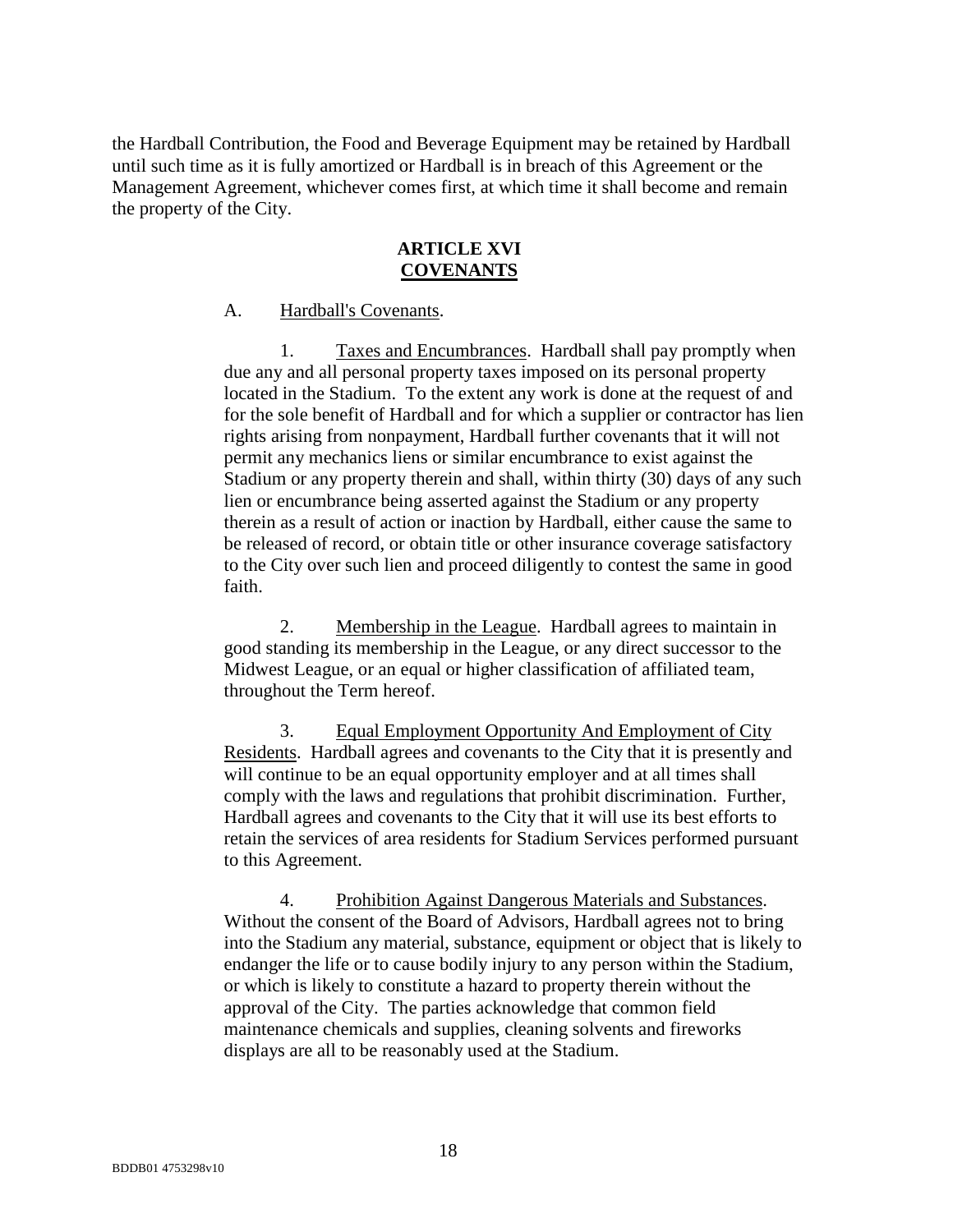B. City's Covenants/Compliance. The City shall construct the Stadium in compliance with the Plans and Specifications, all applicable building, health, safety, bidding, procurement, traffic and zoning ordinances which apply to the Stadium, including the Americans With Disabilities Act, as well as all applicable Environmental Laws.

## **ARTICLE XVII INDEMNIFICATION AND INSURANCE**

#### A. Indemnification

1. Indemnification of the City by Hardball. Hardball agrees to indemnify and hold harmless the City and its respective officers, directors, duly authorized agents and employees from any and all claims brought for personal injury, death, property damage and any other losses, damages, charges or expenses, including attorneys fees, incurred in connection with, or by reason of any act, omission or negligence of Hardball or the Stadium Manager or its, or their, duly authorized agents, or any breach of this Agreement, in connection with Hardball's or the Stadium Manager's activities pursuant to this Agreement.

2. Indemnification of Hardball by the City. The City agrees to indemnify and hold harmless Hardball and its members, officers, directors, duly authorized agents and employees from any and all claims brought for personal injury, death, property damage and any other losses, damages, charges or expenses, including attorneys fees, incurred in connection with, or by reason of any act, omission or negligence of the City or its duly authorized agents, or any breach of this Agreement, in connection with the City's activities pursuant to this Agreement.

B. Hardball Insurance Policies. Hardball shall, effective as March 1, 2009, or such earlier date that Hardball is permitted to occupy the Stadium pursuant hereto, obtain and maintain throughout the Term of this Agreement, public liability coverage including personal injury liability and contractual liability; if on a commercial general liability form, the limit per occurrence shall be One Million Dollars (\$1,000,000) and an aggregate of Two Million Dollars (\$2,000,000) combined single limit (CSL) per occurrence and include bodily injury and property damage liability; automobile coverage with liability limits of One Million Dollar (\$1,000,000) combined single limits (CSL) bodily injury and property damage per accident; a general umbrella policy of One Million Dollars (\$1,000,000); and workers compensation coverage to protect Hardball's permanent and temporary employees. Such coverage shall be evaluated every fifth  $(5<sup>th</sup>)$  year during the term hereof and Hardball, in conjunction with the Board of Advisors, will determine if increases in the amount of coverage are warranted. Hardball will name the City as additional insured on the public liability policy and provide certificates of all insurance or original policies as they shall be on file prior to the beginning of the Term of this Agreement. Insurance coverage required herein shall be furnished by a company approved by the insurance commission of the State of Indiana.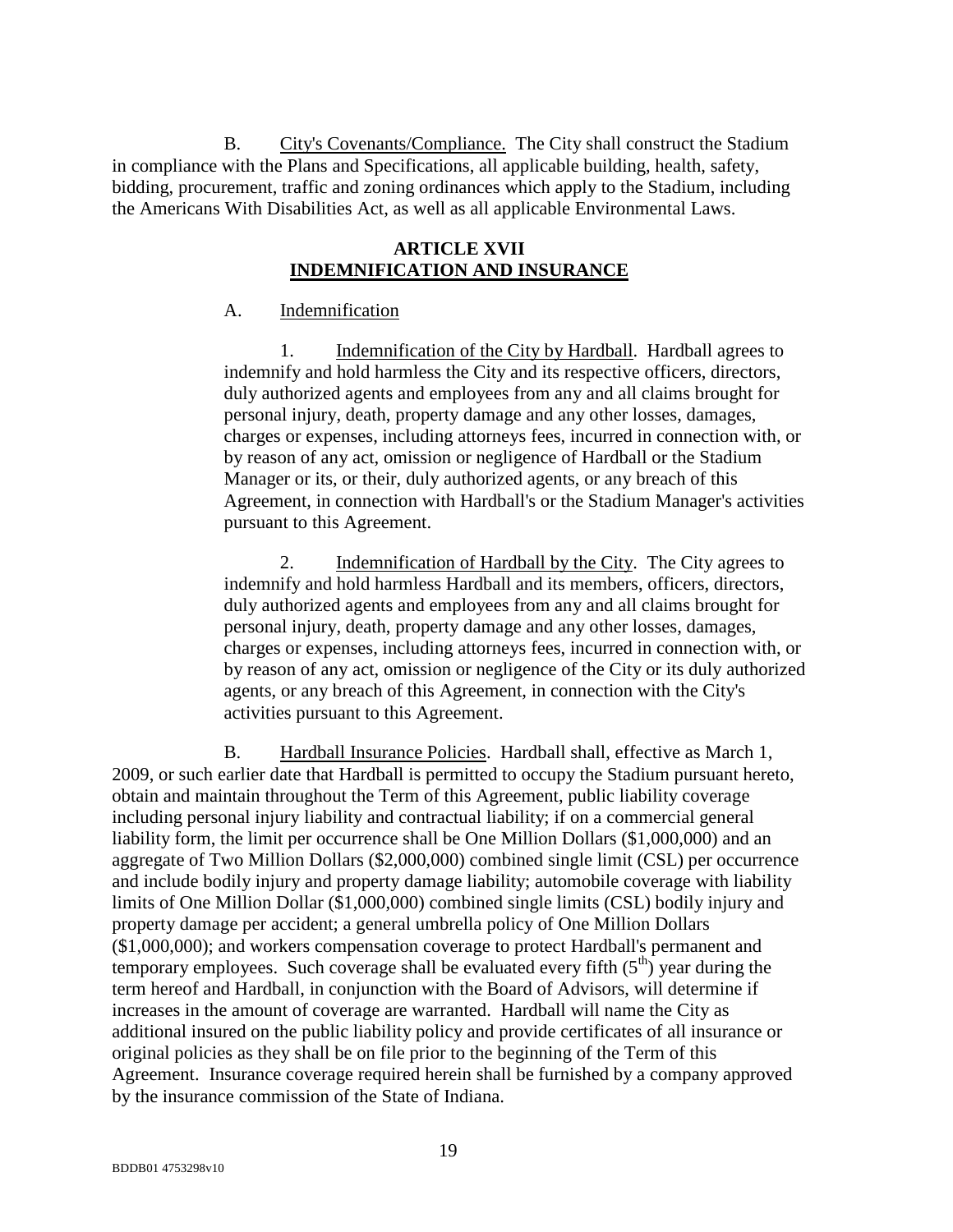#### **ARTICLE XVIII DESTRUCTION OF STADIUM**

A. Destruction. If the Stadium or any part of the Stadium Area is wholly or partially destroyed, the City shall, at its expense, promptly commence and diligently complete the restoration of the Stadium (or applicable portion of the Stadium Area) to substantially the same condition as of the date of the Stadium's original completion, with all subsequent improvements, reasonable wear and tear excepted. All repair activities shall be timed and organized in such a manner to facilitate Hardball's ability to play the Hardball Home Baseball Season games at the Stadium and to conduct Hardball Events to the degree feasible and the City agrees to cooperate with Hardball on all such decisions. Should the Stadium or any part thereof be made untenantable by Hardball as a result of such destruction, Hardball's obligation to maintain the Stadium shall abate until the Stadium is restored as detailed above.

B. Assistance of the City in Locating a Temporary or Permanent Alternate Facility. If the Stadium or a material portion of the Stadium becomes unavailable on a temporary basis by reason of either partial destruction or repair or restoration, or for any other reason, the City shall utilize commercially reasonable efforts to assist Hardball in locating a temporary facility in which the Club may play baseball games and Hardball may otherwise conduct Hardball Events.

## **ARTICLE XIX CONDEMNATION**

In the event that any portion of the Stadium or material portion of the Stadium is taken from Hardball pursuant to any right of eminent domain exercised by any governmental entity or pursuant to any governmental order and such taking renders the Stadium unfit for its intended purpose, Hardball shall receive a portion of any award granted with respect to such taking. Hardball shall also have the independent right to make a claim against the condemner for and retain any award based thereon for the reasonable value of lost profits, improvements made to the Stadium by Hardball, if any, and for the expenses, attorney fees and costs incidental to relocating from the Stadium including, but not limited to, the lost value of this Agreement. Finally, in such event, Hardball shall have the right to terminate this Agreement within One Hundred Eighty (180) days of such taking.

### **ARTICLE XX FORCE MAJEURE**

Hardball and the City agree that with respect to any services to be provided, payments to be made, or action to be taken by either Party during the Term of this Agreement, the Party required to furnish or perform the same shall in no event be liable for failure to do so when prevented by any cause beyond the reasonable control of such Party such as strike, lock-out, suspension of play of baseball, breakdown, accident, order or regulation of or by any governmental authority or failure of supply, or inability, by the exercise of reasonable diligence, to obtain supplies, parts, players or employees necessary to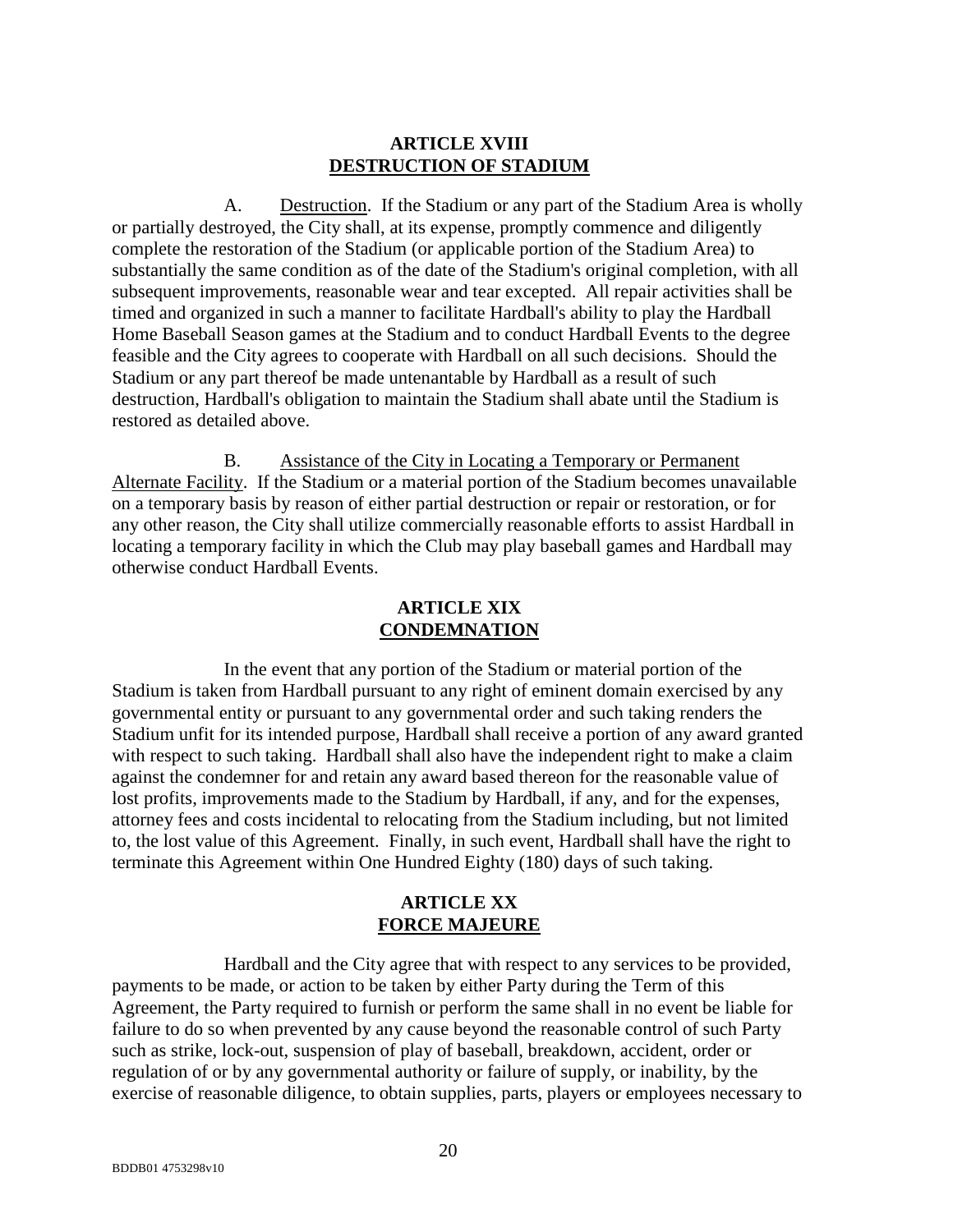furnish such services, or because of war or other emergency, or for any cause due to any act or neglect of the other Party hereto, or in servants, agents, employees, any assignee, or successor in interest to such other Party. The time within which such services, payments, or actions shall be performed or rendered shall be extended for a period of time equivalent to the delay of such cause.

### **ARTICLE XXI ASSIGNABILITY AND TRANSFERABILITY**

The City may assign this Agreement for administrative and operational purposes to an authority or authorities, provided, that if such an assignment should be made, such assignee shall be able to enforce the provisions of this Agreement pursuant to such assignment without the further consent of the City. Hardball shall have the right to sublicense the Suite portion of the Stadium; provided, such sublicense abides by all of the applicable terms and conditions hereof and which term shall not extend beyond Hardball's Term. With the consent of the City, which consent shall not be unreasonably withheld, provided Hardball is not in default hereunder, Hardball may assign its rights and responsibilities as described herein and in the related Stadium Management Agreement to an entity (i) with operational and financial capabilities reasonably satisfactory to the City, and (ii) which provides a Minor League professional affiliated baseball Club in the same manner and quality as contemplated hereunder. Any change of management or control of Hardball that results in Hardball no longer being under the control of Jason Freier or Christian Schoen, or in the event of a sale or transfer of control of more than 51% of equity ownership of Hardball Capital LLC or Fort Wayne Professional Baseball LLC shall also constitute an assignment requiring the City's consent hereunder.

### **ARTICLE XXII DEFAULT AND TERMINATION**

In the event that either Party hereto shall otherwise materially breach, violate or fail to fully perform any provision contained in this Agreement, the non-breaching Party may upon thirty (30) days written notice thereof, terminate this Agreement; provided, however, that the defaulting Party shall have the right and opportunity to cure the default within said thirty (30) day period or if such breach, violation or non-performance cannot be cured within a thirty (30) day period, to continue diligently and in good faith to effect such cure within such period, provided that, unless otherwise provided herein, in no event shall such opportunity to cure exceed ninety (90) days after receipt of such notice. In the event that such breach, violation or non-performance is not cured within said thirty (30) day period or any authorized extension thereof, then this Agreement may be terminated by the nonbreaching party upon the expiration of such period. Notwithstanding termination, the nonbreaching Party shall be entitled to reimbursement for damages and costs, including reasonable attorneys' fees arising as a result of such breach.

The City shall be entitled to terminate this Agreement, with no obligation to Hardball, at any time prior to November 30, 2007 in the event the City fails to receive satisfactory assurance of construction and completion of a minimum two hundred fifty (250)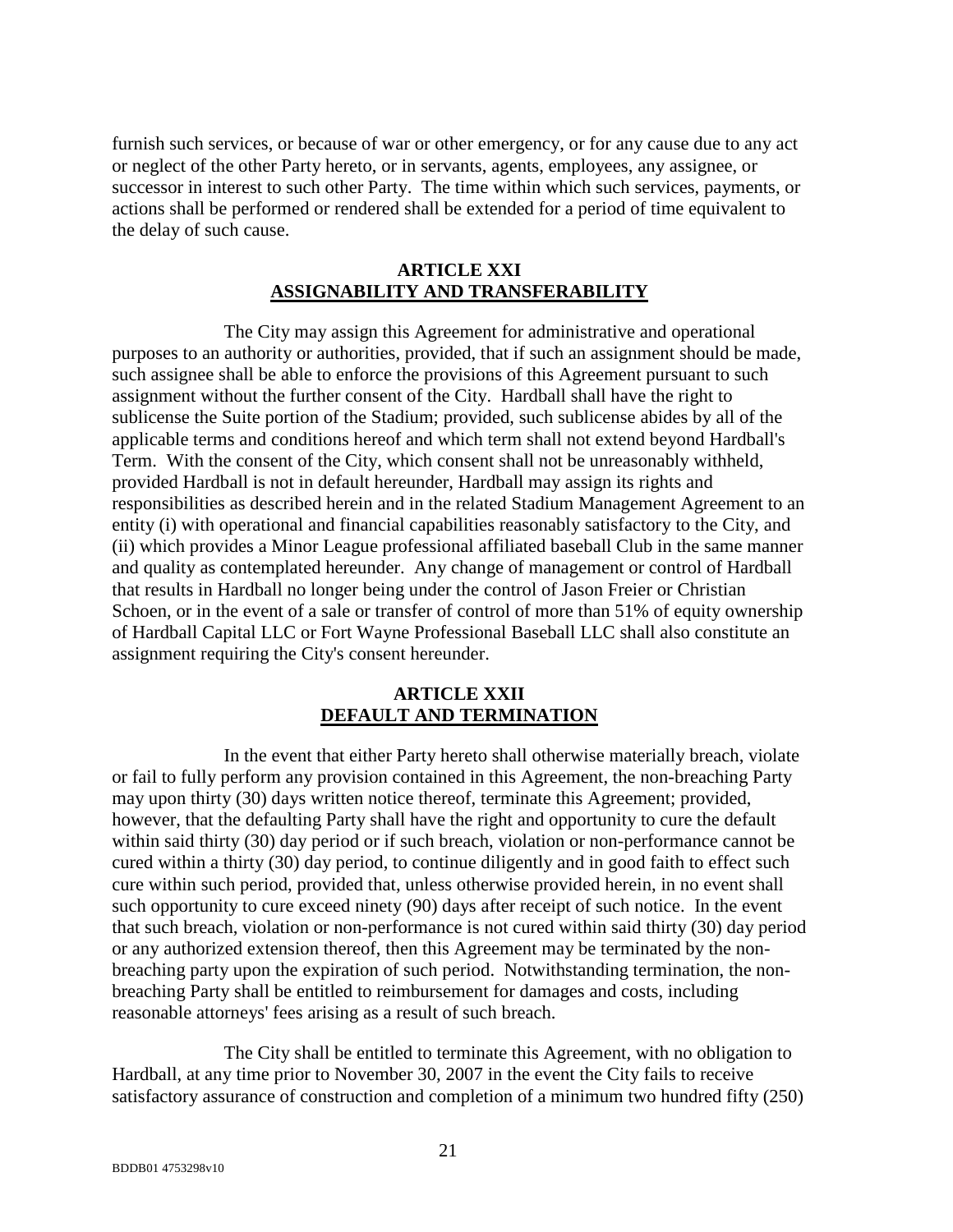room Courtyard by Marriott or other equivalent national brand hotel, or in the event the City, in its sole discretion, is not satisfied the City will close on terms solely acceptable to the City, on the City Financing by November 30, 2007.

Hardball's obligations hereunder shall be subject to obtaining necessary approvals from the Midwest League, the National Association of Professional Baseball Leagues and the Office of the Commissioner of Baseball for the design of the Stadium and for the relocation of the teams home field from Memorial Stadium to the Stadium. Unless such approvals are received, or waived by Hardball and the City prior to November 30, 2007, neither party shall be obligated further hereunder.

### **ARTICLE XXIII BOARD OF ADVISORS**

The Stadium and its operations shall be overseen by a Board of Advisors (the "Board of Advisors"). The Board of Advisors shall consist of representatives set forth in the Management Agreement; should any of these groups cease to exist in their current form, the City will, after consulting with Hardball, identify a similar group from whom the replacement will come, together with one representative of Hardball Capital. The Board shall, subject to the terms of this Agreement and the Management Agreement, be responsible for overseeing the operations and management of the Stadium.

## **ARTICLE XXIV MISCELLANEOUS**

A. Governing Law. This Agreement shall be in governed accordance with the laws of the State of Indiana.

B. Entire Agreement. This Agreement, together with the Condominium/Retail Economic Development Agreement and the Stadium Management Agreement, all of even date herewith, constitutes the final, complete and exclusive written expression of the intent of the Parties with respect to the subject matter hereof which will supersede all previous verbal and written communications, representations, agreements, promises or statements.

C. Authority. Hardball and the City, respectively, each represent that it has the authority to be bound by the terms of this Agreement. Once executed by both Parties, this Agreement will constitute a valid and binding agreement, enforceable in accordance with its terms.

D. Costs and Attorney Fees. The Parties hereto agree to pay all expenses incurred by the other in enforcing the provisions of this Agreement, including but not limited to attorney fees, costs and expenses. The Party prevailing in any litigation arising out of any dispute concerning this Agreement shall be entitled to recover all expenses incurred, including without limitation, reasonable attorney fees and related costs and expenses.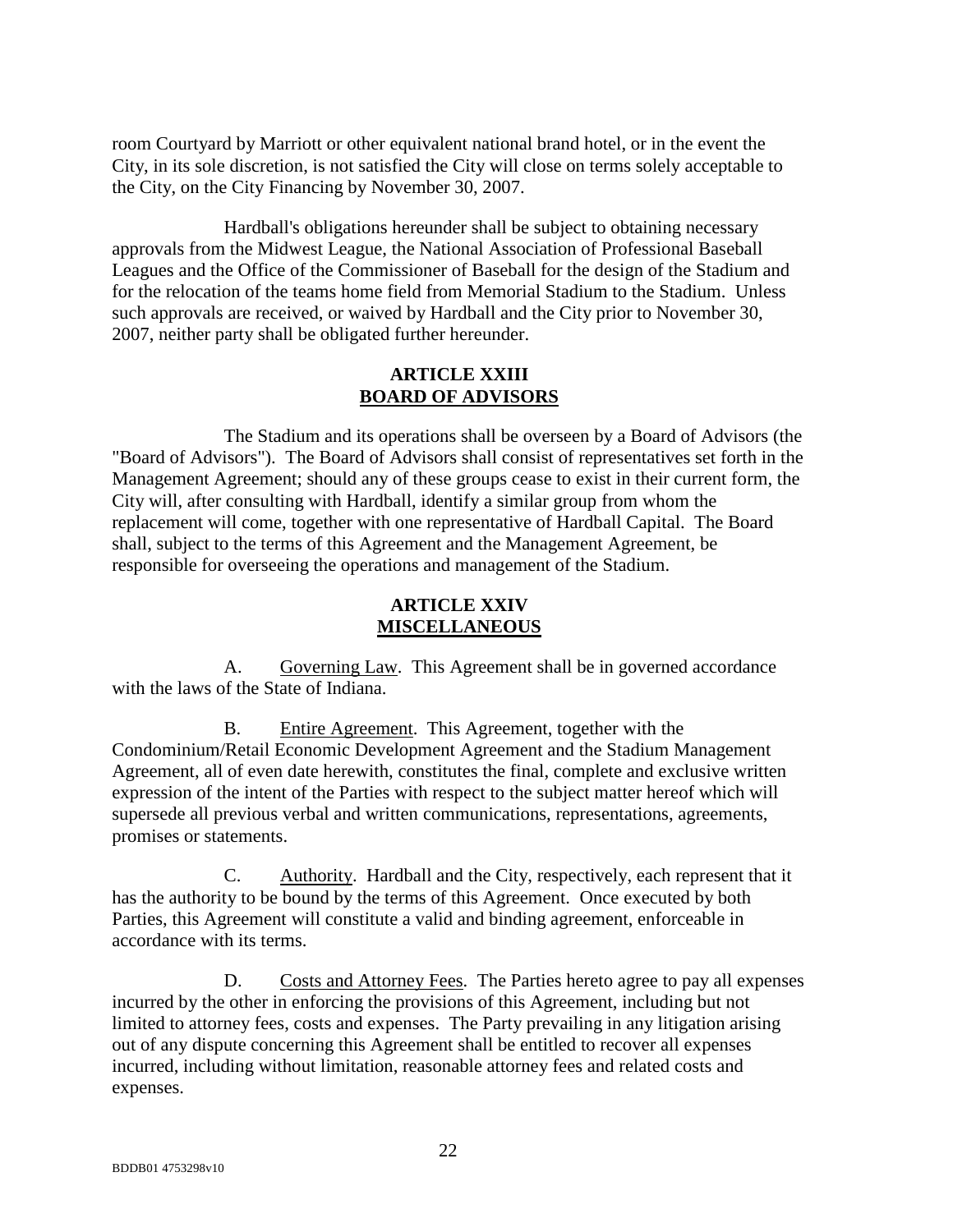E. Mutual Dependency and Severability. All rights and duties contained in this Agreement are mutually dependent on and one cannot exist independent of another, provided that if any one or more of the provisions contained in this Agreement shall for any reason be held to be invalid, illegal, or unenforceable in any respect, and if such holding does not affect the ability of Hardball to perform and have access to the Stadium for all of its intended business operations as contemplated herein, such invalidity, illegality or unenforceability shall not affect any other provision hereof, and this Agreement shall be construed as if such invalid, illegal or unenforceable provision was not contained herein.

F. Notices and Addresses. All notices required to be given under this Agreement shall be given by (1) certified mail, (2) registered mail or (3) sent via facsimile followed on the same day by recognized overnight courier, in all cases addressed to the proper Party to the following addresses, or at such other address as may be subsequently given in writing pursuant to this Section and shall be deemed given three (3) days after being deposited in the U.S. mails, postage prepaid, in the case of certified or registered mail and on the day following notice by facsimile-and-overnight mail:

IF TO HARDBALL: Hardball Capital, LLC

 30 Ivan Allen Boulevard, Suite 900 Atlanta, GA 30308 Attention: Jason Freier, CEO Telephone: 404-579-5786 Facsimile: 404-601-0881

and and state and state and state and state and state and state and state and state and state and state and state and state and state and state and state and state and state and state and state and state and state and stat

 Fort Wayne Professional Baseball LLC 1616 E. Coliseum Boulevard Fort Wayne, IN 46805 Attention: Mike Nutter

- IF TO THE CITY: City of Fort Wayne City/County Building, 9th Floor One Main Street Fort Wayne, IN 46802 Attention: Office of the Mayor Telephone: 260-427-1111 Facsimile: 260-427-5678
- With a copy to: City/County Building One Main Street, 9th Floor Fort Wayne, IN 46802 Attention: City Attorney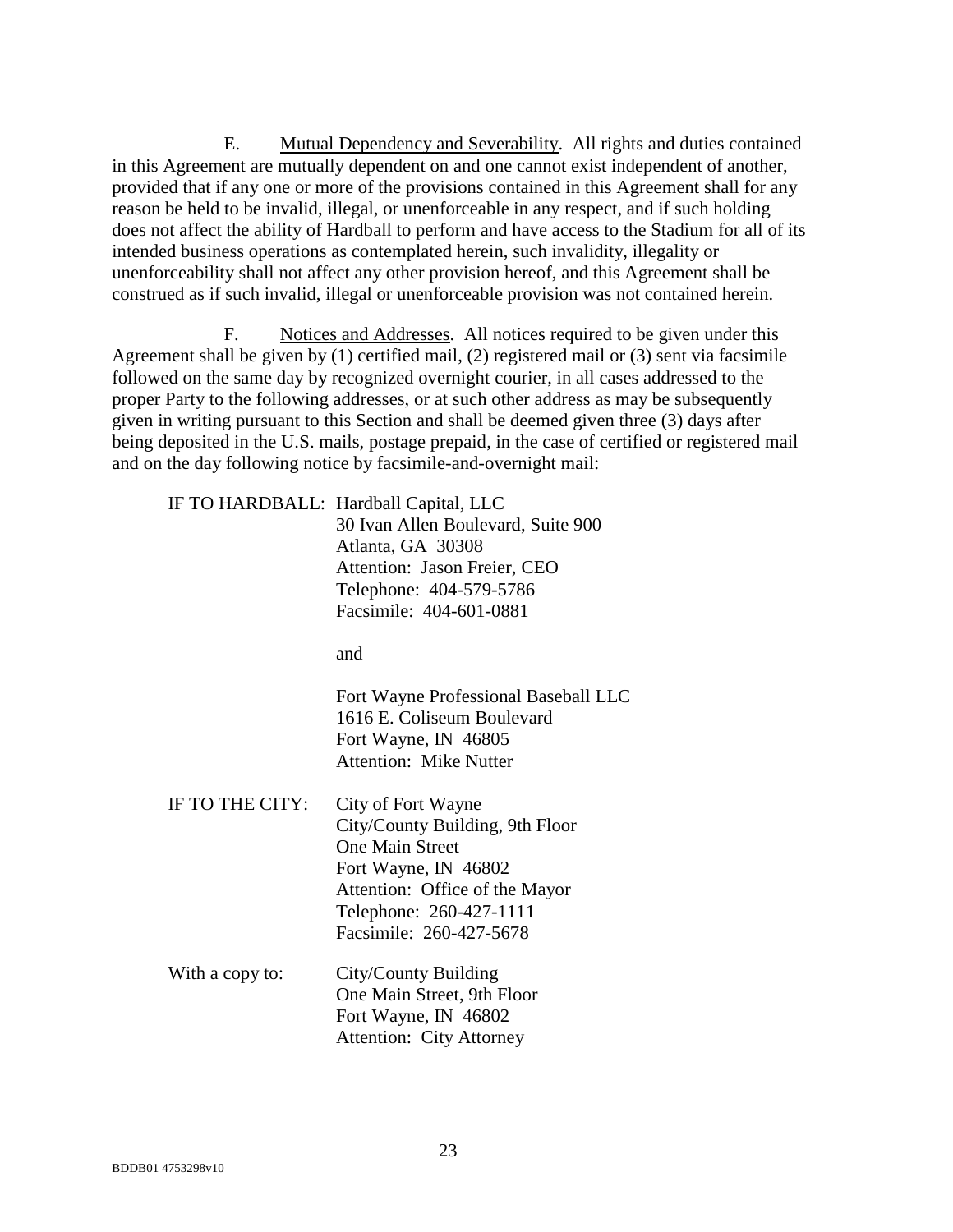| With a copy to: | Baker & Daniels, LLP<br>111 East Wayne Street, Suite 800<br>Fort Wayne, IN 46802<br>Attention: Joseph W. Kimmell, Esq.<br>Telephone: 260-460-1641<br>Facsimile: 260-460-1700                                          |
|-----------------|-----------------------------------------------------------------------------------------------------------------------------------------------------------------------------------------------------------------------|
| With a copy to: | The Redevelopment Commission<br>of the City of Fort Wayne, Indiana<br>One Main Street, Room 840<br>Fort Wayne, IN 46802<br><b>Attention: Executive Director</b><br>Telephone: 260-427-2102<br>Facsimile: 260-427-1375 |

G. Amendment, Modification, or Alteration. No amendment, modification or alteration of the Terms of this Agreement shall be binding unless in writing, dated subsequent to the date hereon and duly executed by the Parties herein.

H. Rights and Remedies Cumulative. The rights and remedies provided by this Agreement are cumulative and the use of any right or remedy by either Party shall not preclude or waive its rights to use any or all other remedies. Said rights and remedies are given in addition to any other rights the Parties may have by law, statute, ordinance or otherwise.

I. The Essence. Time is of the essence for this Agreement.

J. Counterparts; Facsimile. This Agreement may be executed in any number of counterparts and or exchanged via facsimile, each of which shall be deemed an original, but all such counterparts and/or facsimile or originals together shall constitute but one and the same instrument.

K. Headings Only for Reference. The titles of articles and sections of this Agreement are for reference purposes only and shall be of no binding effect.

L. Valid Limited Liability Company. Hardball represents that as of the date of the execution of this Agreement Hardball Capital LLC is organized and in good standing under the laws of the State of Georgia, that it is duly authorized to enter into this Agreement and has taken all requisite corporate action to obtain such authorization and that no consent of or notice to any other individual, private or public entity or governmental authority is required in connection with the execution, delivery and performance of this Agreement.

M. Prohibition Against Food and Beverage Being Brought Into the Stadium. Hardball may request the City to post signs in appropriate locations in the Stadium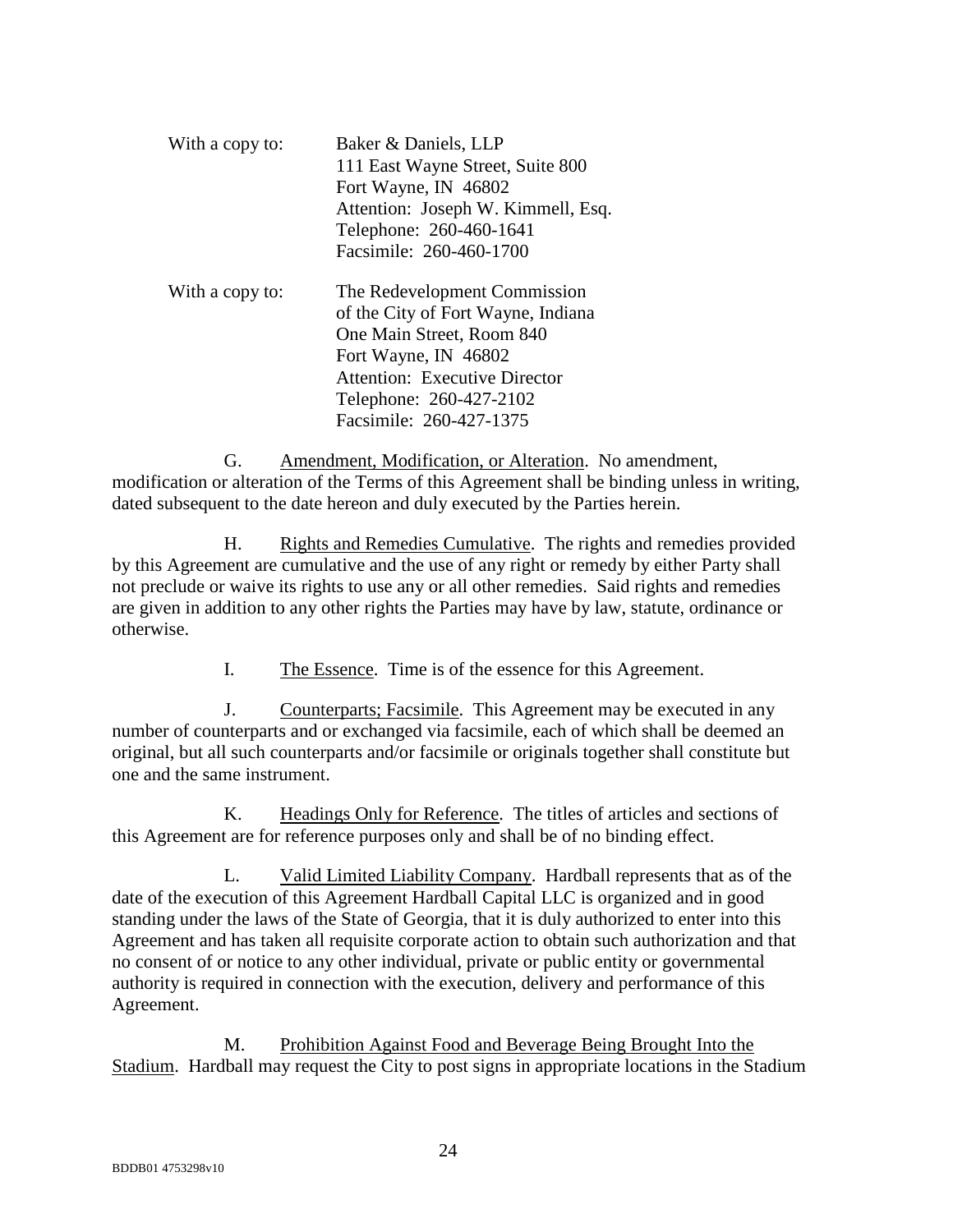which shall prohibit patrons from bringing any food, beverages, beverage containers or alcoholic beverages into the Stadium.

N. Status of Parties. The parties hereto shall be deemed and construed as independent contractors with respect to one another for all purposes and nothing contained in this Agreement shall be determined to be creating a partnership or joint venture between Hardball and the City with respect to Hardball's activities conducted in the Stadium or the Stadium Areas pursuant to the terms of this Agreement.

O. Waiver. The waiver by either Hardball or the City of any default or breach by the other Party of any of the provisions of this Agreement shall not be deemed a continuing waiver or waiver of any other breach by the other Party of the same or another provision of this Agreement.

P. Waste or Nuisance. Hardball shall not commit or permit any waste on or about the Stadium or the Stadium Area during the Term of this Agreement nor shall it maintain, commit or permit the maintenance or commission of any nuisance on or about the Stadium or use the Stadium for any unlawful purposes.

Q. Binding Effect/Benefit. This Agreement shall be binding upon and shall inure to the benefit of the Parties hereto and their respective affiliates, successors and assigns.

R. References to the City. All references to the City in this Agreement shall be deemed to also be references to such officers or employees or other designees of the City as may be appropriate to implement the terms of this Agreement.

S. Exhibits; Attachments. All exhibits or attachments attached to this Agreement are incorporated into and are a part of said Agreement as if fully set out herein.

T. Hardball's Property Loss and Damage. Nothing herein shall be construed to create a bailment relationship between the City and Hardball or the Club concerning any property brought on the premises of the Stadium by Hardball or the Club unless such property is delivered into the possession of the City.

U. Employee Status. It is understood and agreed that no agent, servant or employee of Hardball or any of its subcontractors shall under any circumstances be deemed an agent, servant or employee of the City, and that no agent, servant or employee of the City shall be under any circumstances deemed an agent, servant or employee of Hardball.

V. Cooperation. The City and Hardball agree to work together in good faith to assure a consistent and effective design throughout the Project and to coordinate construction and project management.

W. Fast Tracking. The City will assist, as appropriate, in "fast-tracking" permitting any clearances to assist in the timely completion of each phase of the Project.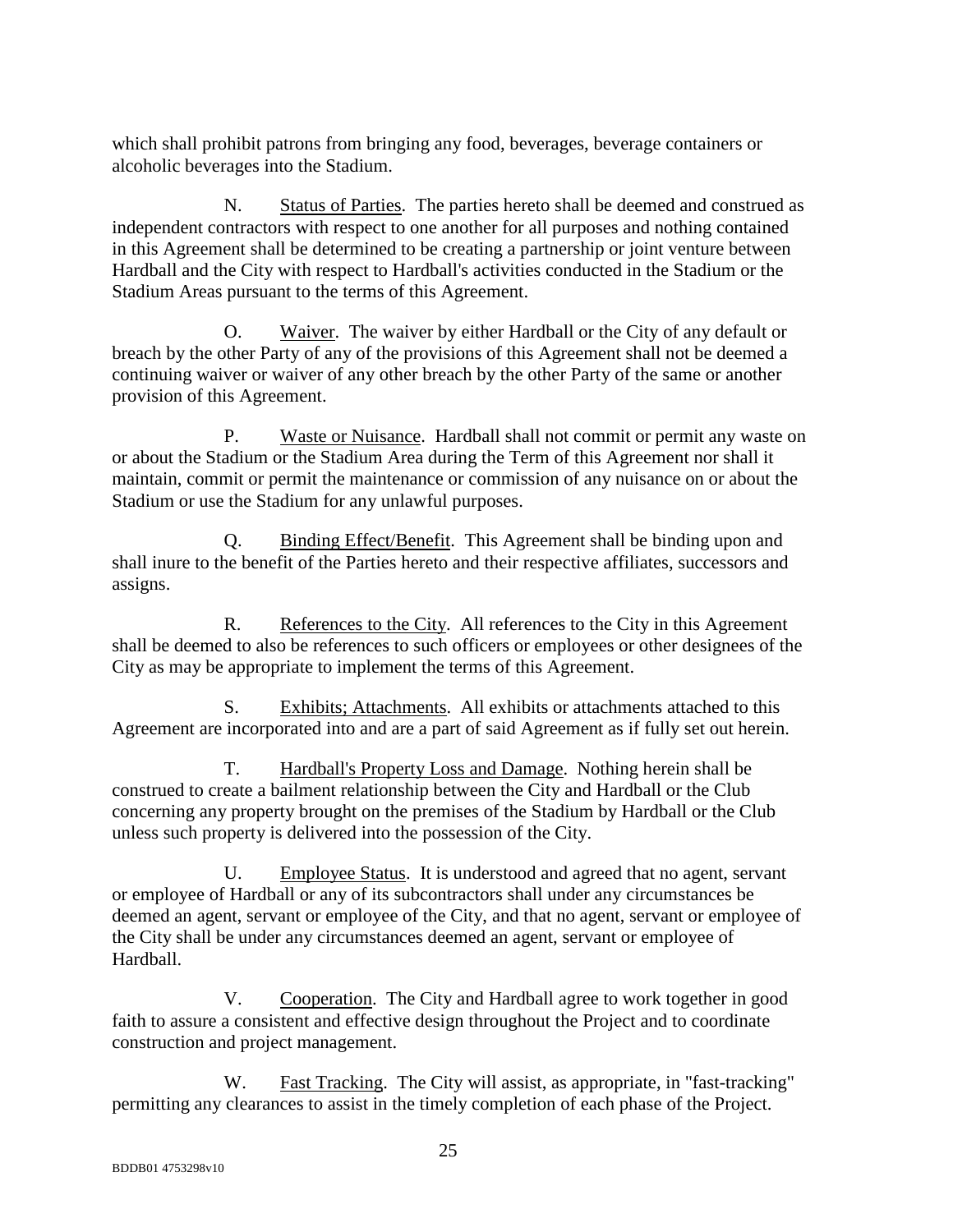X. Permits. The City will work cooperatively with Hardball to obtain such building permits, noise and light ordinance permits and/or clearances as necessary to alter street and traffic flow as per the City's master plan and in obtaining such other permits and clearances as may be required in order to complete the project as contemplated hereunder.

Y. No Tax. The City will not, without the consent of Hardball, impose a ticket/admission/amusement tax applicable to Team Events during the term hereunder, unless such tax is applicable to all professional sports and entertainment facilities in the City.

Z. Fireworks. So long as permitted by law, the City will assist Hardball so that Hardball can hold an acceptable number of firework nights per each season, consistent with the current practice at Memorial Stadium.

AA. Signage. The City will work with the City Department of Transportation and other appropriate authorities to alter or construct new directional signage on freeways and other major thoroughfares, directing vehicles to the Stadium. The City will assist Hardball in obtaining permission and approval to hang banners within City limits (subject to reasonable restrictions and applicable guidelines) to generate interest in the development of the Project, and major events being held at the Stadium.

BB. Memorial Stadium. The City will assist Hardball, as appropriate, in securing an extension of the Lease Agreement between Hardball and the Allen County War Memorial Coliseum Authority on terms reasonably acceptable to Hardball and the Allen County War Memorial Coliseum Authority.

## *Signature Pages Follow*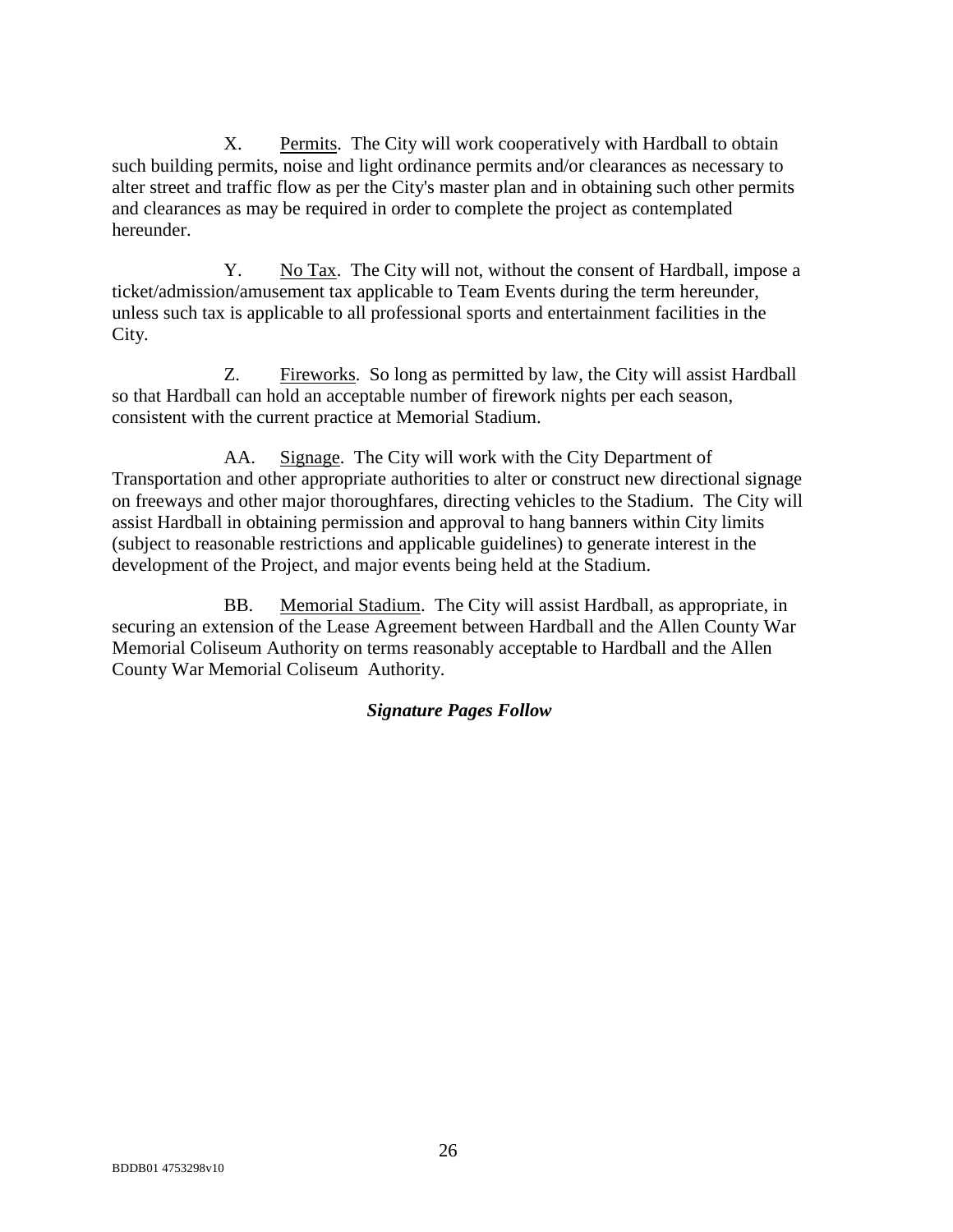IN WITNESS WHEREOF, the parties hereunto set their hands and seals on the date written below.

## HARDBALL CAPITAL, LLC

| DATE: | BY:                                                                                                              |
|-------|------------------------------------------------------------------------------------------------------------------|
|       | ITS:                                                                                                             |
|       | "Hardball"                                                                                                       |
|       | THE CITY OF FORT WAYNE, INDIANA,<br>DEPARTMENT OF REDEVELOPMENT<br>BY THE FORT WAYNE<br>REDEVELOPMENT COMMISSION |
| DATE: | BY:                                                                                                              |
|       | ITS:                                                                                                             |

"City"

This Agreement having been reviewed, the action of The Redevelopment Commission for the City of Fort Wayne in entering and executing same is APPROVED.

DATE:

MAYOR GRAHAM RICHARD